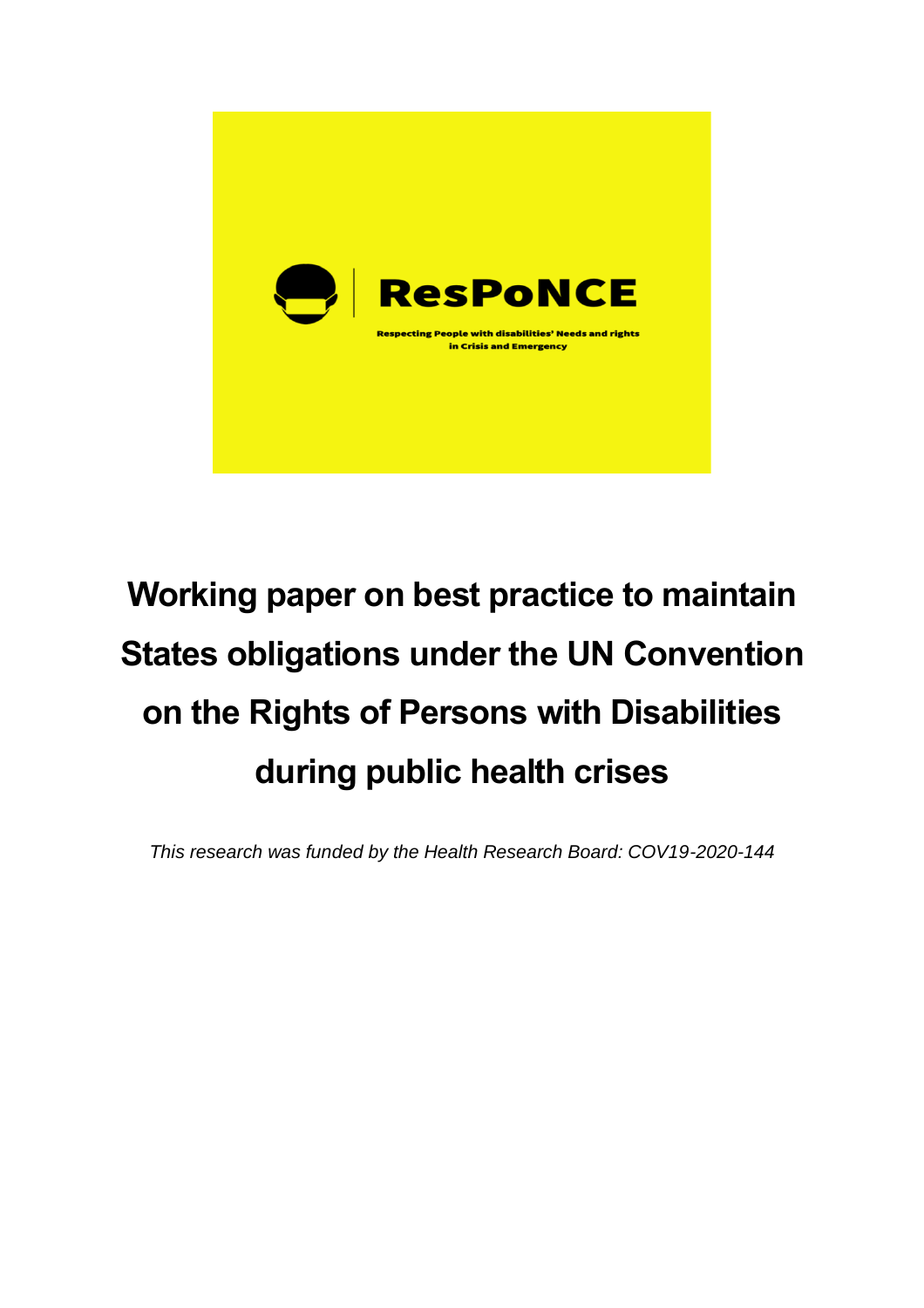## **1. Introduction**

This working paper sets out the applicable standards for States to maintain their obligations towards persons with disabilities under international law in situations of emergency such as the Covid-19 pandemic. About 15% of the world population (c. 1 billion people) are living with impairments<sup>1</sup> which would fall within the definition of a 'person with a disability' under the CRPD<sup>2</sup>. The paper takes the UN Convention on the Rights of Persons with Disabilities (CRPD) as its normative framework and focuses on States Parties' obligations towards those individuals with regard to their health and wellbeing in public health crises, taking a broad definition of those terms. As Armitage and Nellums note, even prior to the pandemic, persons with disabilities were less likely to access health services, while being more likely to experience 'greater health needs, worse outcomes, and discriminatory laws and stigma'<sup>3</sup>, contrary to States parties' obligations under the CRPD.

The paper then examines laws, policies and practices of the ResPoNCE project countries (Ireland, UK, Spain, France, Germany, Sweden, Italy), highlighting contraventions of the requirements of the CRPD and other relevant international norms, as well as identifying good practices which have emerged in response to the pandemic. This is not intended as an exhaustive overview of all the areas of incompatibility which have arisen due to the project countries' legal and policy approaches to the pandemic as they have impacted on persons with disabilities. Its purpose is rather to provide a broad overview of the way in which that response has impacted on the lives of persons with disabilities, impacting on both their health and wellbeing. In doing so, it is intended to serve as an initial scoping exercise on key

<sup>1</sup> 'Ageing and Disability | United Nations Enable' <https://www.un.org/development/desa/disabilities/disability-and-ageing.html> accessed 9 December 2021.

 $2$  Article 1 of the CRPD states that 'persons with disabilities' include those who have long-term physical, mental, intellectual or sensory impairments which in interaction with various barriers may hinder their full and effective participation in society on an equal basis with others.

<sup>3</sup> Richard Armitage and Laura B Nellums, 'The COVID-19 Response Must Be Disability Inclusive' (2020) 5 The Lancet Public Health e257.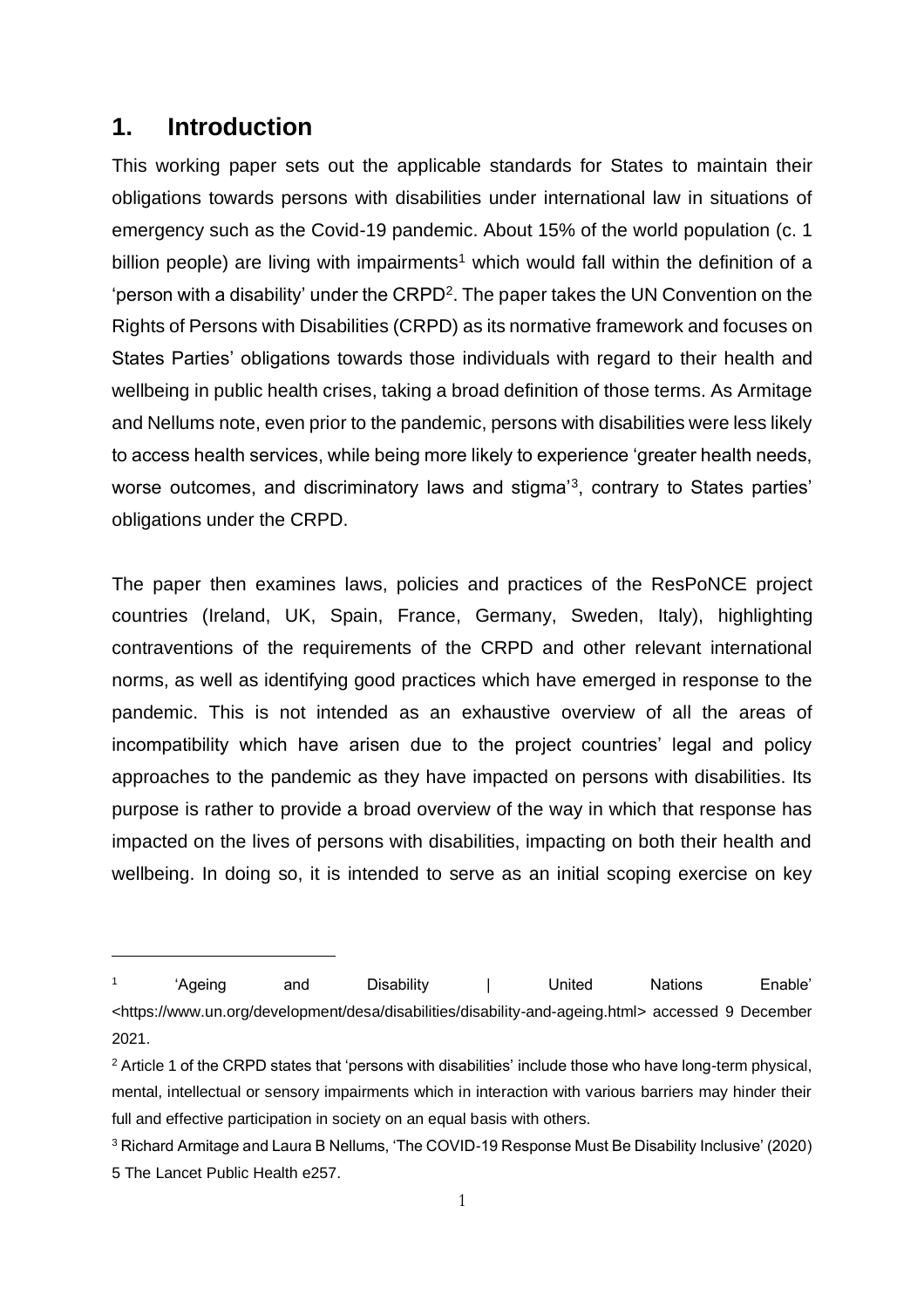rights issues which have arisen and will be interrogated further in the later stages of the ResPoNCE project.

The paper finishes by making proposals for best practice in public health crises such as the Covid-19 pandemic. States and relevant authorities have been asked 'to be open and transparent in their decision-making and willing to listen to and respond to criticism' in their response to the pandemic and that 'those seeking to scrutinize or critique the effectiveness of government actions must be able to play their part'. <sup>4</sup> This working paper is intended to provide that critique, based on the human rights model of disability. <sup>5</sup> This will then be disseminated to relevant stakeholders. The conclusions will be complemented by the qualitative research which the research team will be carrying out with people with disabilities in the project countries. All of these elements will form the basis of the final recommendations made at the end of the project.

# **2. Methods**

Online searches for relevant materials and commentary were conducted via both general search engines and legal databases using the search terms: 'CRPD', 'disabilities', 'Covid-19', 'pandemic', 'healthcare', 'vaccination', 'treatment', 'wellbeing', 'education', 'employment'. These terms were also searched in combination. An initial review and refining of the search results was carried out. Inclusion criteria were: the methods employed by the authors, relevancy (both in terms of time, cohort analysed and jurisdiction), as well as the centrality of the disabled voice. Further resources were provided directly to the research team by members of the project advisory board,

<sup>4</sup> United Nations, 'COVID-19 and Human Rights: We Are All in This Together' (2020), p. 13 <https://www.un.org/development/desa/disabilities/wp-

content/uploads/sites/15/2020/04/un\_policy\_brief\_on\_human\_rights\_and\_covid\_23\_april\_2020.pdf> accessed 26 October 2021.

<sup>5</sup> Theresia Degener, 'A Human Rights Model of Disability' in Peter Blanck and Eilionóir Flynn (eds), *Routledge Handbook of Disability Law and Human Rights* (1st edn, Routledge 2016); Theresia Degener, 'A New Human Rights Model of Disability' in Valentina Della Fina, Rachele Cera and Giuseppe Palmisano (eds), *The United Nations Convention on the Rights of Persons with Disabilities: A Commentary* (Springer International Publishing 2017); Theresia Degener, 'Disability in a Human Rights Context' (2016) 5 Laws 35.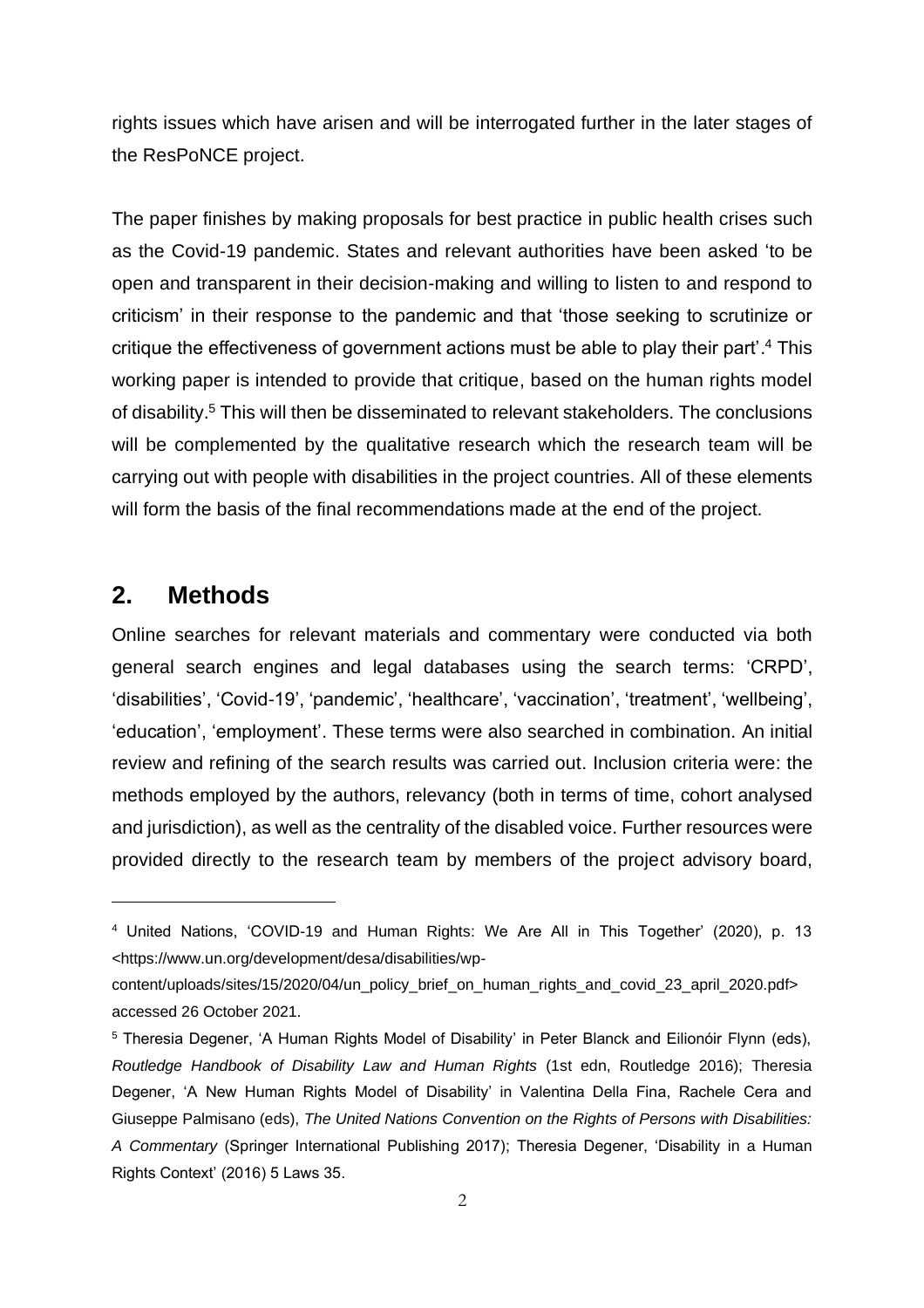particularly from jurisdictions outside of Ireland and the UK where language competence was an initial barrier for the research team. In-text citations within all of these materials resulted in 'snowballing' of additional relevant references.

# **3. State obligations towards persons with disabilities in public health crises: the requirements of the CRPD**

The CRPD is a treaty based on the principles of equality and non-discrimination<sup>6</sup>. It had ground-breaking levels of involvement by the rights-holders and this drafting dynamic is reflected in its requirement that States Parties 'closely consult with and actively involve persons with disabilities' in decision-making processes concerning them through their representative organizations'<sup>7</sup>.

The Convention sets out general obligations of particular relevance to situations of emergency, such as the requirement to include consideration of 'the protection and promotion of the human rights of persons with disabilities in all policies and programmes<sup>'8</sup>, as well as to promote the training of professionals and staff working with persons with disabilities on the rights contained in the CRPD 'so as to better provide the assistance and services guaranteed by those rights'.<sup>9</sup> The nondiscrimination requirement at the heart of the CRPD has been reflected in the United Nations recognition early on in the pandemic that, in ensuring that everyone is protected from Covid-19 and its impact, 'special measures and protection for particular groups most at risk or disproportionately impacted' may be required. $^{\mathsf{10}}$ 

<sup>6</sup> CRPD, Article 5

<sup>7</sup> CRPD, Article 4(3)

 $8$  CRPD, Article 4(1)(c)

<sup>9</sup> CRPD, Article 4(1)(i)

<sup>10</sup> United Nations, 'COVID-19 and Human Rights: We Are All in This Together' (2020) 10 <https://www.un.org/development/desa/disabilities/wp-

content/uploads/sites/15/2020/04/un\_policy\_brief\_on\_human\_rights\_and\_covid\_23\_april\_2020.pdf> accessed 26 October 2021.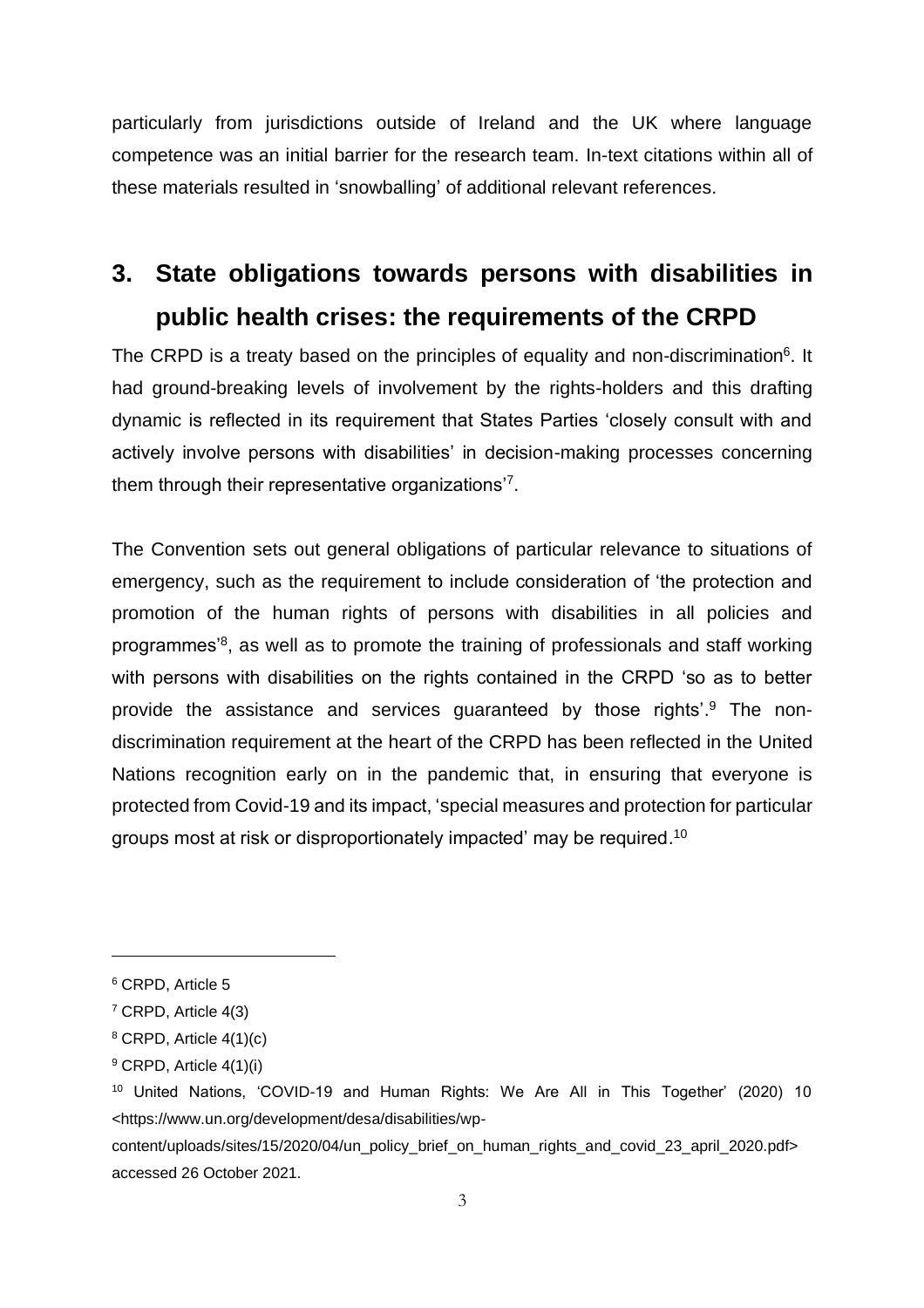Article 11 of the CRPD directly addresses situations of risk and humanitarian emergencies, referring to existing obligations under international humanitarian law and international human rights law, and requiring that States parties take 'all necessary measures to ensure the protection and safety of persons with disabilities in situations of risk, including situations of armed conflict, humanitarian emergencies and the occurrence of natural disasters'. This obligation on States is of particular relevance in the context of the Covid-19 pandemic, given the increased mortality and morbidity risk where the disease is contracted by persons with certain impairments<sup>11</sup>, as well as the greater probability of contracting the virus in institutional settings, where persons with disabilities are disproportionately represented<sup>12</sup>, due to lack of space to physically distance and limitations on hygiene facilitates and their availability. In addition, the potential impact of pandemic-related measures and restrictions on the lives of persons with disabilities is heightened due to pre-existing systemic inequalities and discrimination, including the fact that persons with disabilities are more likely to be living in situations of socio-economic disadvantage<sup>13</sup>. People with disabilities,

<sup>&</sup>lt;sup>11</sup> Anne Kavanagh and others, 'Health and Healthcare for People with Disabilities in the UK during the COVID-19 Pandemic' [2021] Disability and Health Journal <https://linkinghub.elsevier.com/retrieve/pii/S1936657421001370> accessed 3 November 2021.; European Union and Agency for Fundamental Rights, *Coronavirus Pandemic in the EU: Fundamental Rights Implications. Bulletin #1, 1 February - 20 March 2020. Bulletin #1, 1 February - 20 March 2020.* (2020), p. 30; Mehrunisha Suleman and others, 'Unequal Pandemic, Fairer Recovery: The COVID-19 Impact Inquiry Report' (The Health Foundation 2021), p. 4 [<https://www.health.org.uk/publications/reports/unequal-pandemic-fairer-recovery>](https://www.health.org.uk/publications/reports/unequal-pandemic-fairer-recovery) accessed 3 November 2021; Tom Shakespeare, Florence Ndagire and Queen E Seketi, 'Triple Jeopardy: Disabled People and the COVID-19 Pandemic' (2021) 397 Lancet (London, England) 1331., 1331 Intellectual and Developmental Disability and COVID-19 Case-Fatality Trends: TriNetX Analysis - ScienceDirect' <https://www.sciencedirect.com/science/article/pii/S1936657420300674> accessed 8 December 2021.; Bhathika Perera and others, 'COVID-19 Deaths in People with Intellectual Disability in the UK and Ireland: Descriptive Study' [2020] BJPsych Open.

<sup>12</sup> Sureshkumar Kamalakannan and others, 'Health Risks and Consequences of a COVID-19 Infection for People with Disabilities: Scoping Review and Descriptive Thematic Analysis' (2021) 18 International Journal of Environmental Research and Public Health 4348, 7.; Martin Knapp and others, 'Crystallising the Case for Deinstitutionalisation: COVID-19 and the Experiences of Persons with Disabilities' (Care Policy and Evaluation Centre: London School of Economics and Political Science 2021).

<sup>13</sup> World Health Organization, *COVID-19 and the Social Determinants of Health and Health Equity: Evidence Brief,* iv (World Health Organization 2021) [<https://apps.who.int/iris/handle/10665/348333>](https://apps.who.int/iris/handle/10665/348333)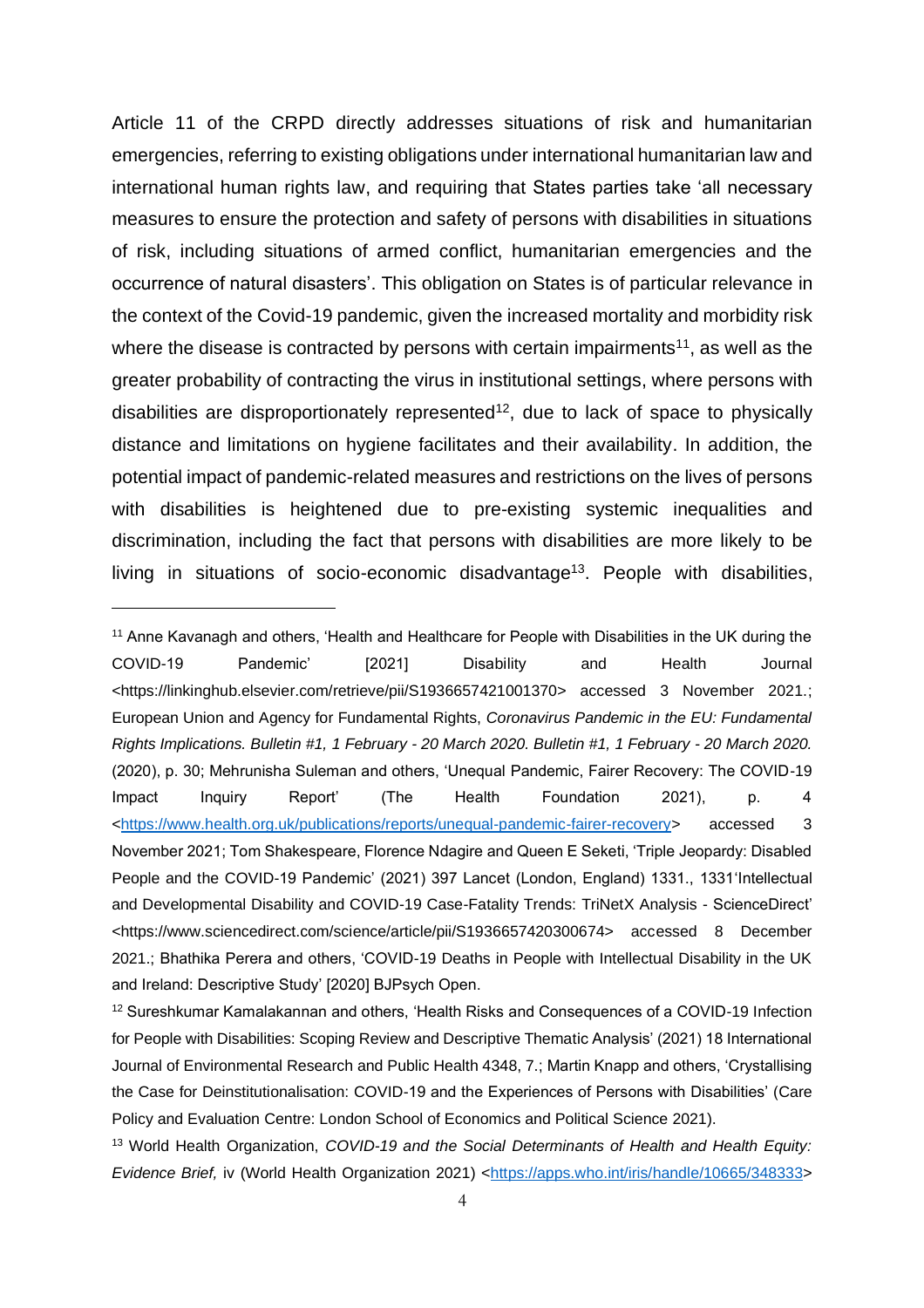especially disabled women, are also more likely to experience violence and abuse than their non-disabled peers<sup>14</sup>, and the risk of this is thought to have increased during the pandemic<sup>15</sup>. Persons with disabilities are also more likely to be older and therefore at greater risk of contracting the virus.<sup>16</sup>

Of relevance also is Article 10 of the CRPD, which requires States to take all necessary measures to ensure the effective enjoyment by persons with disabilities on an equal basis with others of their right to life. As such, decisions relating to distribution and use of resources, from medical treatment and vaccination to goods and services, must not discriminate on the basis of a perceived or actual impairment. The vindication of the right to life also extends to ensuring the provision of reasonable accommodation, as well as adequate, appropriate and sufficiently funded accessibility measures.

Barriers to healthcare and employment for people with disabilities predate the pandemic, with the Committee on the Rights of Persons with Disabilities noting the impact of the absence of accessible transport on these areas of life, as well as the equally relevant deficits in implementation and resourcing of accessibility measures to ensure access to information and communication.<sup>17</sup> Article 9 of the CRPD requires States to identify and eliminate obstacles and carriers to accessibility in all aspects of

accessed 7 December 2021; UNICEF, 'COVID-19 Response: Considerations for Children and Adults with Disabilities', 1 (March 2020) <https://sites.unicef.org/disabilities/files/COVID-19 response considerations for people with disabilities 190320.pdf> accessed 26 October 2021.

<sup>14</sup> Karen Hughes and others, 'Prevalence and Risk of Violence against Adults with Disabilities: A Systematic Review and Meta-Analysis of Observational Studies' (2012) 379 The Lancet 1621.; Sonali Shah, Lito Tsitsou and Sarah Woodin, 'Hidden Voices: Disabled Women's Experiences of Violence and Support Over the Life Course' (2016) 22 Violence Against Women 1189.; Andrea García-Santesmases and Asunción Pié Balaguer, 'The Forgotten: Violence and (Micro)Resistance in Spanish Disabled Women's Lives' (2017) 32 Affilia 432.

<sup>&</sup>lt;sup>15</sup> Emily M Lund, 'Interpersonal Violence against People with Disabilities: Additional Concerns and Considerations in the COVID-19 Pandemic' (2020) 65 Rehabilitation Psychology 199.; Tom Shakespeare, Florence Ndagire and Queen E Seketi, 'Triple Jeopardy: Disabled People and the COVID-19 Pandemic' (2021) 397 Lancet (London, England) 1331, 1332.

<sup>16</sup> 'Ageing and Disability | United Nations Enable' (n 1).

<sup>17</sup> Committee on the Rights of Persons with Disabilities, 'General Comment No. 2 (2014) Article 9: Accessibility' (22 May 2014) para 7.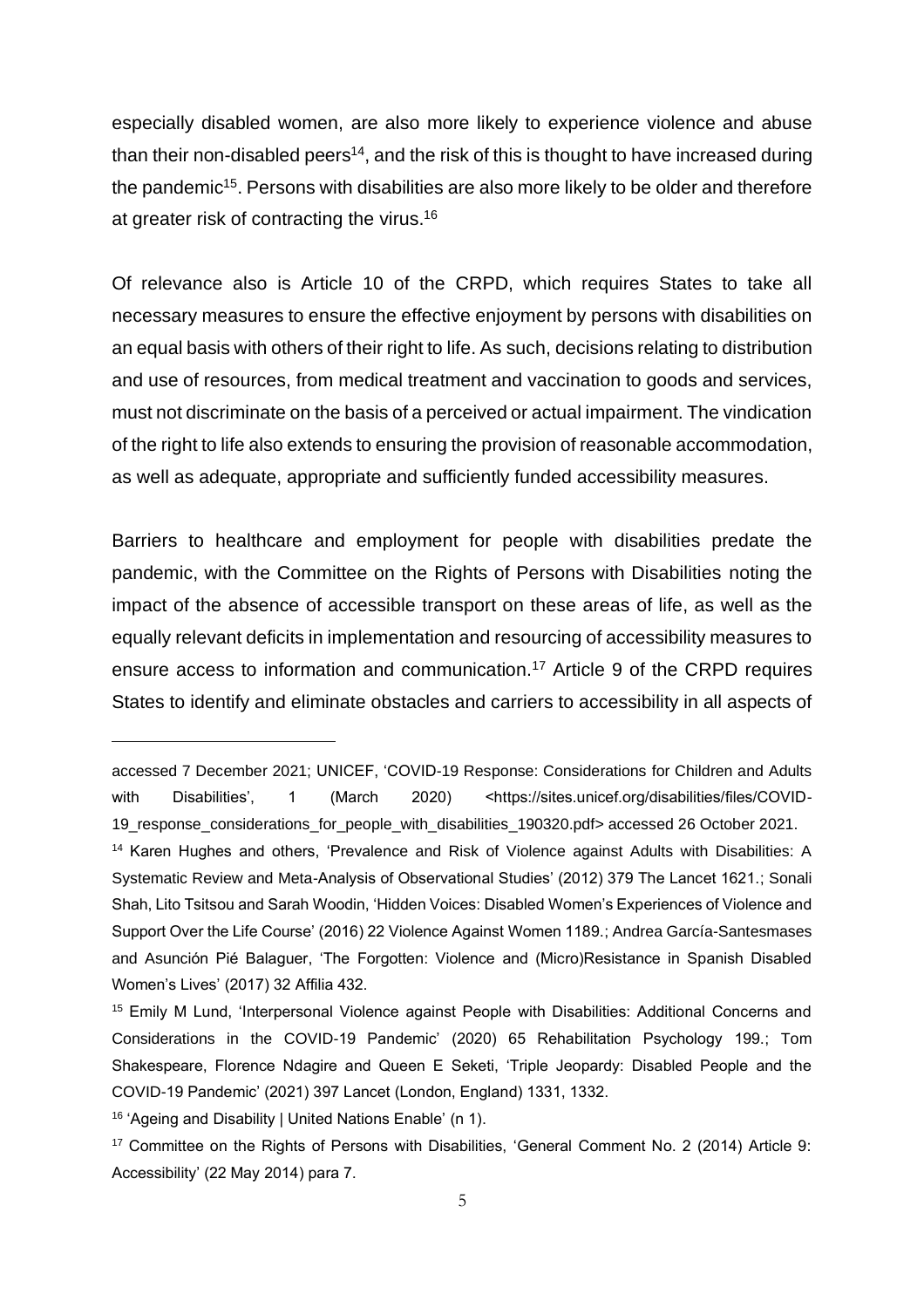life. This obligation not only includes access to physical spaces, but also the right to access information, as well as personal assistance for the facilitation of accessibility and the utilisation of technology. Failure to vindicate the right to accessibility under Article 9 of the CRPD may result in barriers to the exercise of legal capacity and, as such, amount to an additional breach of Article 12 of the CRPD.<sup>18</sup> Article 12 is also engaged separately in light of its obligations to respect the decision-making capacity of persons with disabilities and provide support to enable such decision-making where chosen. It also places a duty on States to be guided by the will and preferences of the individual rather than external, 'objective' determinations of what decision should be made. This has particular relevance for healthcare decision-making and ethical guidance for healthcare providers in the context of the pandemic.

Article 25 of the CRPD recognises the right to the enjoyment of the highest attainable standard of health of person with disabilities without discrimination on the basis of disability. It requires States Parties to provide persons with disabilities with the same 'range, quality and standard of free or affordable health care and programmes as provided to other persons'; to provide health services that may be needed by persons with disabilities specifically because of their disabilities, including early identification and intervention, and services designed to minimize and prevent further disabilities, including among children and older persons'. Health professionals are required to 'provide care of the same quality to persons with disabilities as to others' which includes 'raising awareness of the human rights, dignity, autonomy and needs of persons with disabilities through training and the promulgation of ethical standards for public and private health care'. In its General Comment on equality and nondiscrimination, the CRPD Committee has been clear that States parties 'must prohibit and prevent discriminatory denial of health services to persons with disabilities' and 'must also address forms of discrimination that violate the right of persons with disabilities that impede their right to health through violations of the right to receive health care on the basis of free and informed consent, or that make facilities or

<sup>&</sup>lt;sup>18</sup> Committee on the Rights of Persons with Disabilities, 'General Comment No. 1 (2014) - Article 12: Equal Recognition before the Law' (19 May 2014) para 37 <https://documents-ddsny.un.org/doc/UNDOC/GEN/G14/031/20/PDF/G1403120.pdf?OpenElement> accessed 8 November 2021.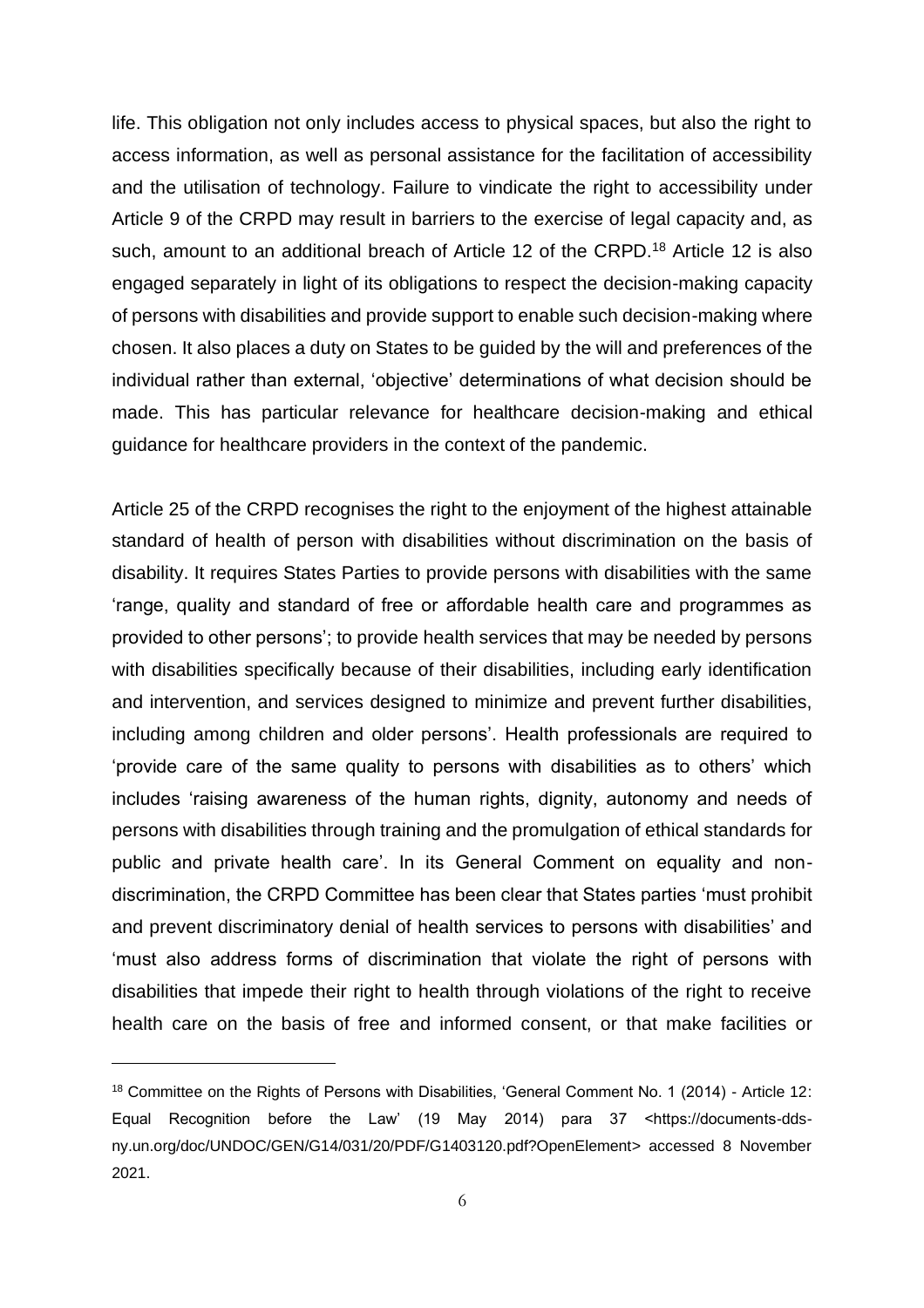information inaccessible'.<sup>19</sup> In a joint statement in April 2020, the UN Committee on the Rights of Persons with Disabilities and the Special Envoy of the UN Secretary-General on Disability and Accessibility<sup>20</sup> highlighted that Article 11 includes 'the protection of their access to the highest attainable standard of health without discrimination, general wellbeing and prevention of infectious diseases'.<sup>21</sup> The Joint Statement also affirmed that States should continue providing persons with disabilities with the health services they require 'specifically because of their disabilities' and 'prevent discriminatory denial of health care or life-saving services, food or fluids on the basis of disability'.<sup>22</sup> The Statement called on 'all relevant authorities' to 'adopt measures to appropriately respond to the COVID-19 pandemic, ensuring inclusion and the effective participation of persons with disabilities'.<sup>23</sup>

In a separate statement<sup>24</sup> which was endorsed by the Special Rapporteur on the elimination of discrimination against persons affected by leprosy and their family members and the Independent Expert on the enjoyment of all human rights by older persons, the Special Rapporteur on the rights of persons with disabilities at the time, Catalina Devandas, emphasised the particular impact that legal and policy measures such as social distancing and self-isolation were having on people with disabilities who require support to engage in day-to-day activities. She also linked the requirement of reasonable accommodation - for both the person themselves and their families and

<sup>&</sup>lt;sup>19</sup> Committee on the Rights of Persons with Disabilities, 'General Comment No. 6 (2018) on Equality and Non-Discrimination' (26 April 2018), para 66.

<sup>&</sup>lt;sup>20</sup> "Persons with Disabilities and COVID-19" - Joint Statement by the Chair of the United Nations Committee on the Rights of Persons with Disabilities, on behalf of the Committee on the Rights of Persons with Disabilities and the Special Envoy of the United Nations Secretary-General on Disability and Accessibility (Adopted 1 April 2020)

 $21$  ibid, para. 2

<sup>22</sup> ibid, para. 7

 $23$  ibid, para.  $6$ 

<sup>&</sup>lt;sup>24</sup> Special Rapporteur on the rights of persons with disabilities, 'OHCHR | COVID-19: Who Is Protecting the People with Disabilities? – UN Rights Expert' <https://www.ohchr.org/EN/NewsEvents/Pages/DisplayNews.aspx?NewsID=25725&LangID=E&fbclid =IwAR0BtrEp7xOtFlARx\_MRhcdxTyNJCVymIS0eBi55zc8Q4P9QysdtzvZDS3k> accessed 26 October 2021.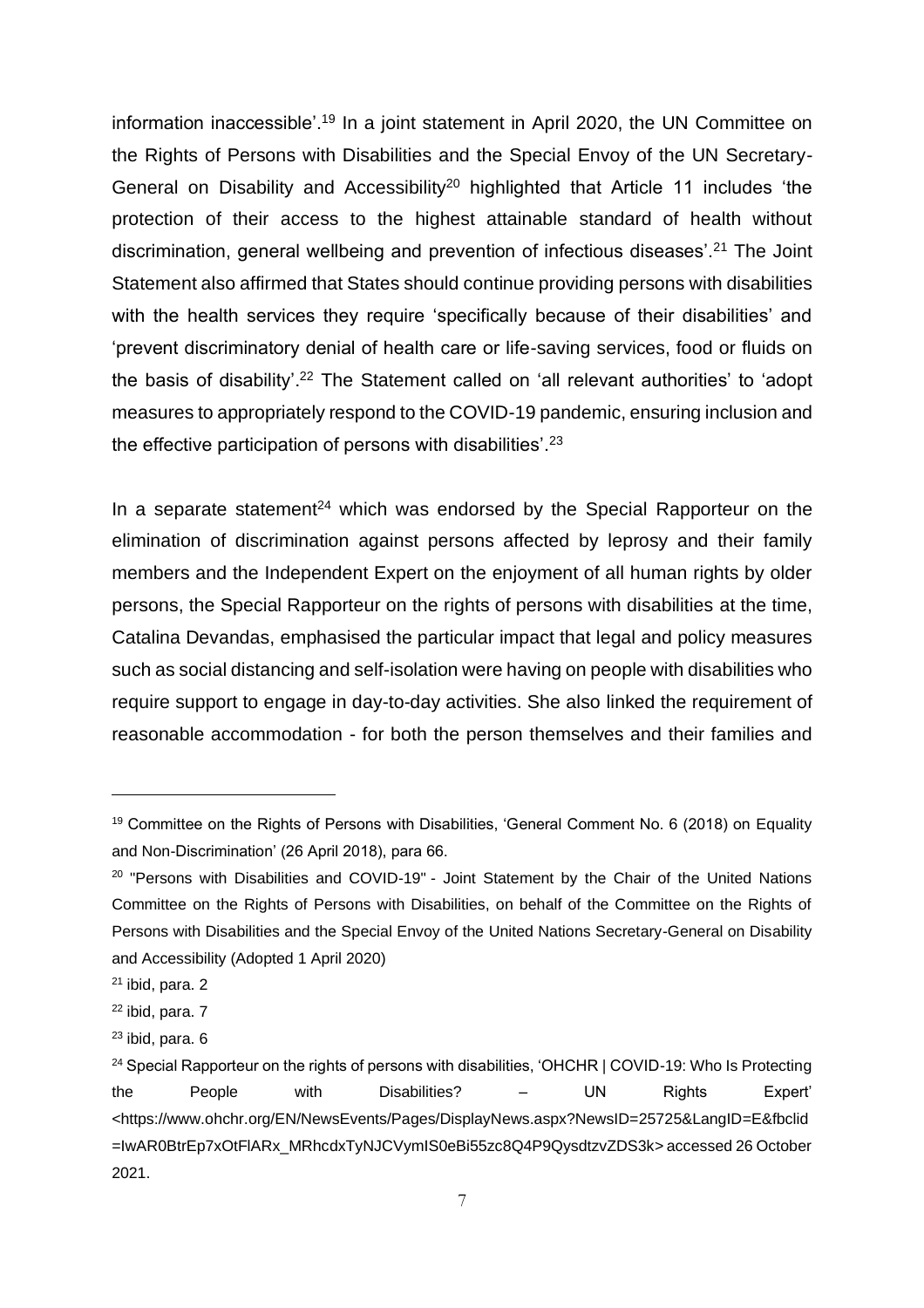caregivers - in facilitating a reduction in social contacts and a consequent lowering of the risk of transmission, including by working from home or receiving paid leave from employment. She emphasised that 'persons with disabilities deserve to be reassured that their survival is a priority' and called for States to 'establish clear protocols for public health emergencies to ensure that, when medical resources are scarce, access to healthcare, including life-saving measures, does not discriminate against people with disabilities'.

Article 19 of the CRPD requires States to vindicate the right of persons with disabilities to live independently and be included in the community, including a right to both disability-specific supports such as personal assistance, as well as access to general services on an equal basis with others. This is of particular relevance in light of the compounding effects that institutional settings will be shown to have had on outcomes for persons with disabilities during the pandemic later on in this paper.

## **4. Examples of practices which contravene the CRPD**

#### **Mortality rates of persons with disabilities**

The mortality rate amongst persons with disabilities has been multiples higher than that of the non-disabled general population. In England, 59.5% of all deaths from 4 January to 20 November 2020 involving Covid-19 were of persons with disabilities.<sup>25</sup> Deaths of people with learning disabilities were six times higher than the general population during the first wave.<sup>26</sup> And these increased rates of mortality from Covid-19 have not been confined to congregated settings such as residential facilities, nursing and care homes and psychiatric hospitals. In the UK, Dunn *et al.* noted 'significant increases' in mortality for individuals receiving social care at home, with 96% increase in deaths occurring in that population between 11 April and 19 June 2020 compared with the same periods from 2017 to 2019. Further, the authors suggest

<sup>25</sup> Office for National Statistics, *Updated estimates of coronavirus (COVID-19) related deaths by disability status, England: 24 January to 20 November 2020* (11 February 2021).

<sup>26</sup> Public Health England, *Deaths of people identified as having learning disabilities with COVID-19 in England in the spring of 2020* (12 November 2020)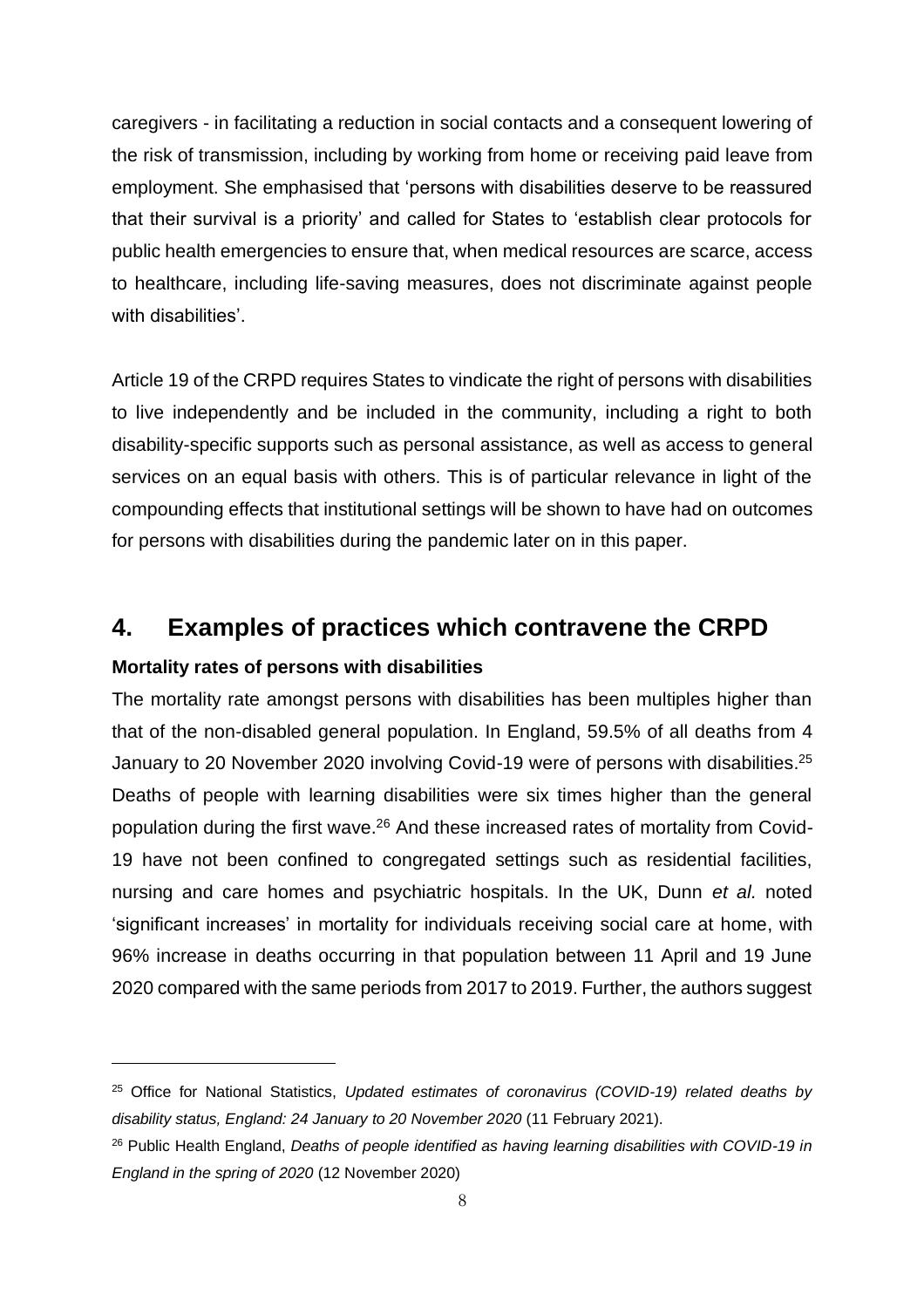that this is likely to be an underestimate of the true toll, as the data relied on did not include people who receive home-based support from self-employed carers. <sup>27</sup>

These disparities in mortality rates as between persons with disabilities and other sections of the population is the starkest example of the inequalities which persist for the former group. They also represent a breach of the right to life of persons with disabilities due to States' failures of protection and support, examples of which will now be set out.

#### **Information provision**

The provision of accessible information is a fundamental aspect of decision-making and is relevant to all aspects of life. It has particular importance in the context of public health emergencies such as the pandemic, where decision-making around not only medical care and treatment, but also broader questions of day-to-day living, including personal assistance, access to goods and services and compliance with pandemicrelated restrictions, needs to be in a format which is appropriate for the individual.

In Ireland, IHREC noted initially inadequate provision of accessible public health information to people with disabilities, and how this increased their level of risk. The absence of Irish Sign Language provision in public health advice at the beginning of the pandemic was given as an example of this and reflected a failure to consult with representative DPOs (disabled persons' organisations).<sup>28</sup> In Sweden, for the first 33 days of press conferences held by government and other agencies to inform the public about developments regarding the pandemic, no Swedish Sign Language interpretation was provided and information in Easy-to-Read format was slow in being produced.<sup>29</sup>

<sup>&</sup>lt;sup>27</sup> Phoebe Dunn and others, 'Briefing: Adult Social Care and COVID-19 after the First Wave' 54, 25.

<sup>&</sup>lt;sup>28</sup> Irish Human Rights and Equality Commission, 'The Impact of COVID-19 on People with Disabilities: Submission by the Irish Human Rights and Equality Commission to the Oireachtas Special Committee on COVID-19 Response' (Irish Human Rights and Equality Commission 2020) para 31.

<sup>&</sup>lt;sup>29</sup> 'The Impact of COVID-19 on Disabled Citizens in Sweden | IHuman | The University of Sheffield' (22 October 2020) <https://www.sheffield.ac.uk/ihuman/covid-19-blog/disability-and-covid-19-globalimpacts/impact-covid-19-disabled-citizens-sweden> accessed 13 November 2021.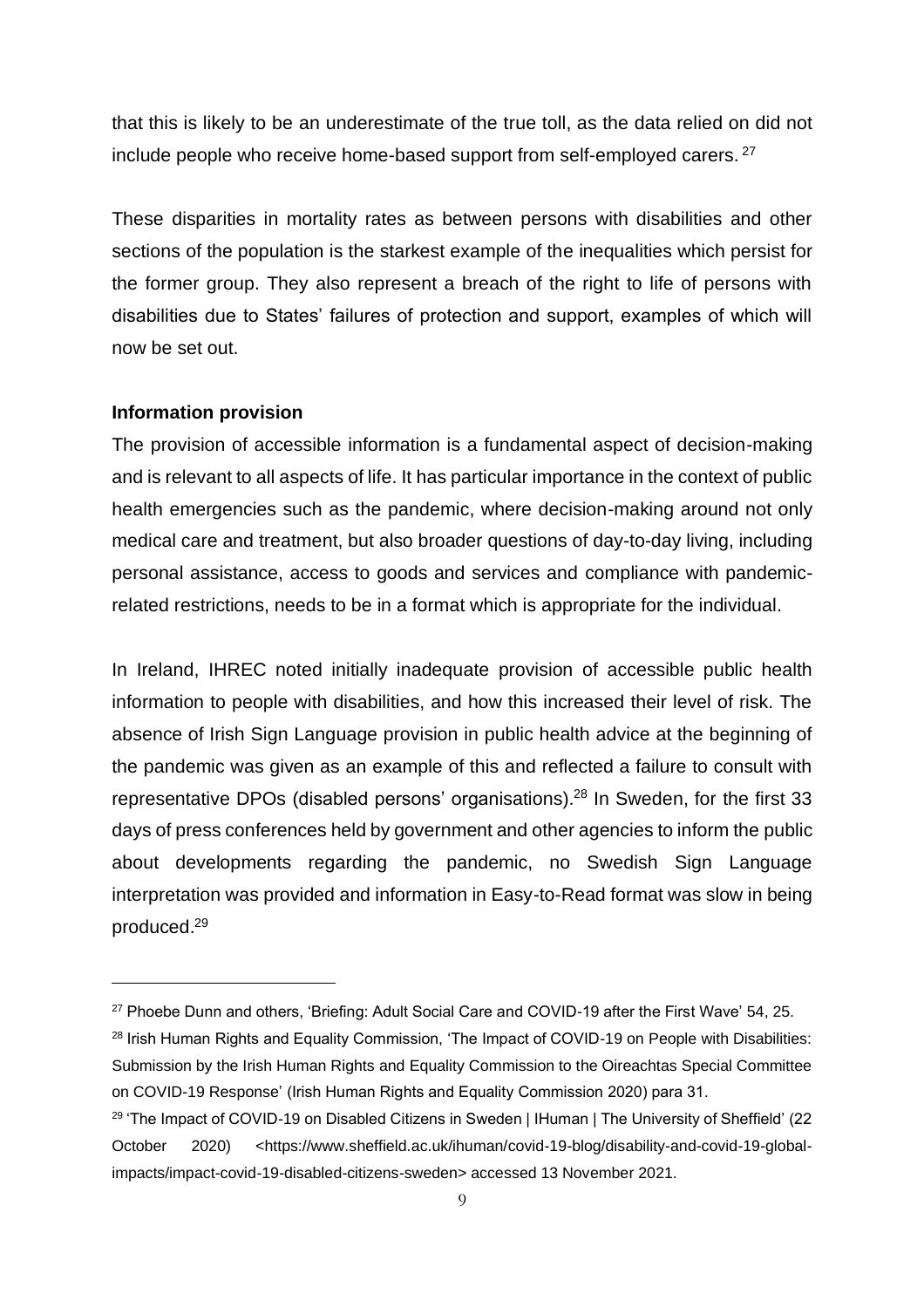In the UK, not everyone who considered themselves to be 'high risk' actually received notification advising them to 'shield' (i.e. remain at home). As such, those who did not receive such official requests 'needed to make the choice about whether and how to electively shield due to specific health concerns, but without the formal protections and benefits accrued through receiving a letter'.<sup>30</sup> Communication about reductions in restrictions was also unclear for many, leading to uncertainty.<sup>31</sup> In a survey of people with disabilities in Sweden, 6 out of 10 stated that it was difficult to find reliable information about the pandemic.<sup>32</sup> In the UK, the government has been criticised for not ensuring that all legal measures such as Notices and Directions under the Coronavirus Act 2020 were easily accessible, leading to a lack of clarity around issues such as school closures and eligibility for continued school attendance for students with disabilities.<sup>33</sup>

Barriers to pandemic-related information extended to contact tracing technology. For example, in Spain, the contact tracing app proved to be inaccessible to blind and visually impaired people who used iPhones due to a flaw in how screen readers interacted with the technology.<sup>34</sup>

Scherer *et al* carried out a content analysis of international guidance documents on access to water, sanitation and hygiene (WASH) based on EquiFrame, a tool used to assess the extent to which policies are disability inclusive. They found that the

<sup>&</sup>lt;sup>30</sup> Tom Shakespeare and others, 'Disabled People in Britain and the Impact of the COVID-19 Pandemic' n/a Social Policy & Administration 10 <https://onlinelibrary.wiley.com/doi/abs/10.1111/spol.12758> accessed 30 November 2021.

 $31$  ibid.

<sup>32</sup> Funktionsrätt Sverige and Novus, 'Funktionsrätt Sverige' (2020) 7 <https://funktionsratt.se/wpcontent/uploads/2020/09/Novusrapport-Funktionsratt-Sverige-sommaren-2020.pdf> accessed 15 October 2021.

<sup>&</sup>lt;sup>33</sup> Joint Committee on Human Rights, 'The Government's Response to COVID-19: Human Rights Implications' (House of Commons 2020) Seventh Report of Session 2019–21 para 180.

<sup>34</sup> 'Flaws in Spain's COVID-Tracking App Are Exposing the Blind to Virus' (*euronews*, 8 September 2020) <https://www.euronews.com/2020/09/08/flaws-in-spain-s-covid-tracking-app-are-exposingblind-people-to-virus-> accessed 28 October 2021.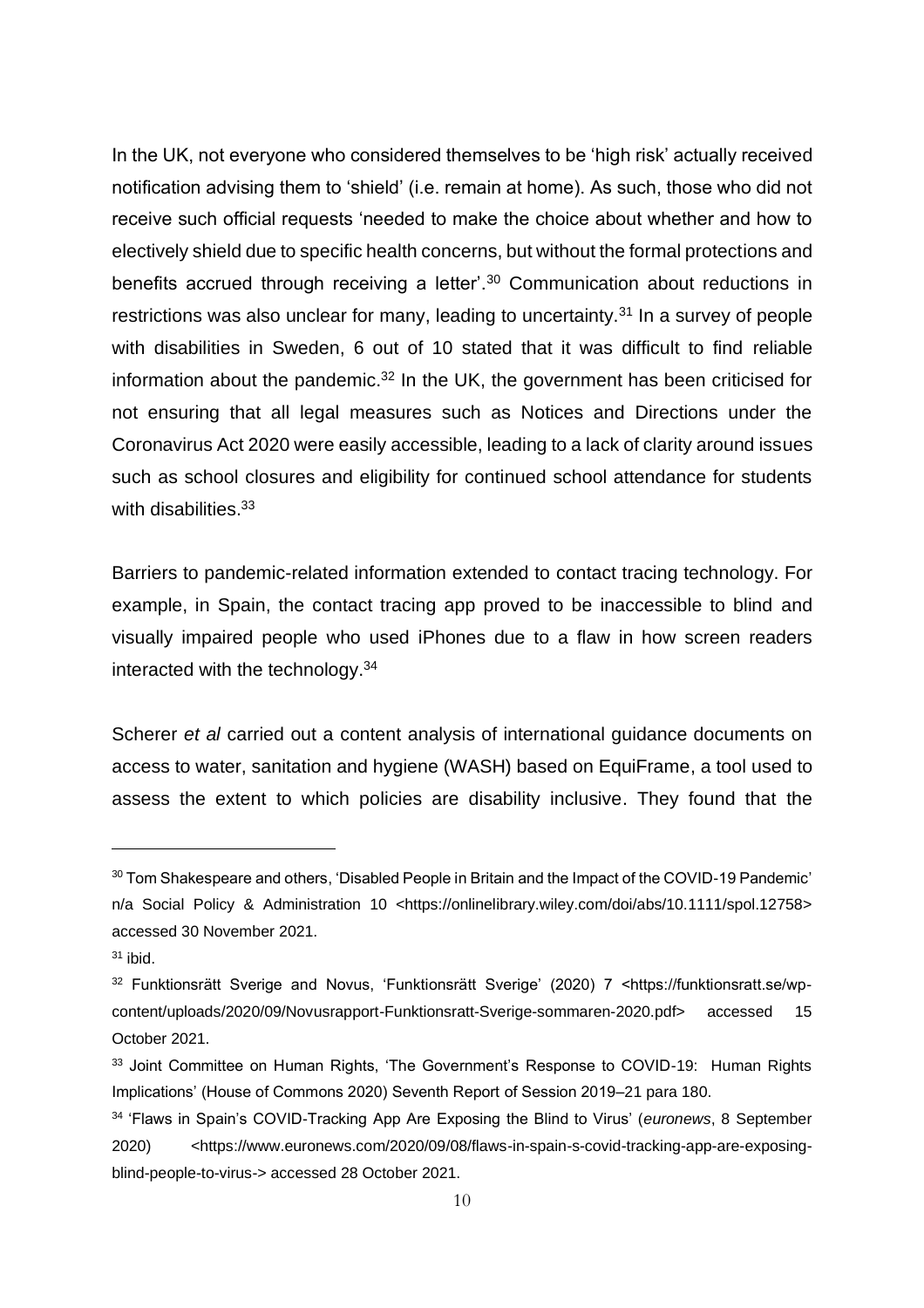guidance generally focused on access to services and facilities, but rarely addressed the role of carers in providing support. The documents also made very few references to specific cohorts and their needs, e.g. children with disabilities, nor to the affordability of services.<sup>35</sup>

The failure to adapt general public health information reflects a global trend which was observed by Kim *et al* in their analysis of 26 guidelines relating to Covid-19 published by both NGOs and governments. The authors found that many of these documents did not tailor the information for the community that they were addressing, and that the formats provided were frequently limited, e.g. did not include audio, braille or pictogram versions.<sup>36</sup> They also noted a particular absence of guidance for persons with disabilities who lived in remote and/or developing geographic locations.<sup>37</sup> A corollary of this has been the survey findings of the COVID-19 Disability Rights Monitor (DRM) that persons with disabilities living in remote and rural areas 'faced additional barriers to accessing food, medication, and health care' as well as concerns around 'adequate access to information in areas without access to the internet, phones, and other technologies'.<sup>38</sup>

#### **Face masks/coverings**

In France, members of the deaf community and those with hearing impairments were reported to have been unable to read lips or facial expressions due to the low supply of transparent masks.<sup>39</sup> Eskytė *et al* note that in the UK, government guidance on how to make face coverings from unwanted T-shirts did not make suggestions for the making of transparent versions, and that this was not improved in the revised version

<sup>&</sup>lt;sup>35</sup> Nathaniel Scherer and others, 'Are the Rights of People with Disabilities Included in International Guidance on WASH during the COVID-19 Pandemic? Content Analysis Using EquiFrame' (2021) 11 BMJ Open e046112.

<sup>&</sup>lt;sup>36</sup> Jeong-hyun Kim and others, 'An Analysis of COVID-19 Global Guidelines Published in the Early Phase of the Pandemic for People with Disabilities' (2021) 18 International Journal of Environmental Research and Public Health 7710, 9–10.

 $37$  ibid 10.

<sup>38</sup> COVID-19 Disability Rights Monitor (DRM) Coordinating Group, 'Disability Rights during the Pandemic' (2020) 39.

<sup>39</sup> Défenseur des droits, 'Rapport annuel 2020' (2020) 46.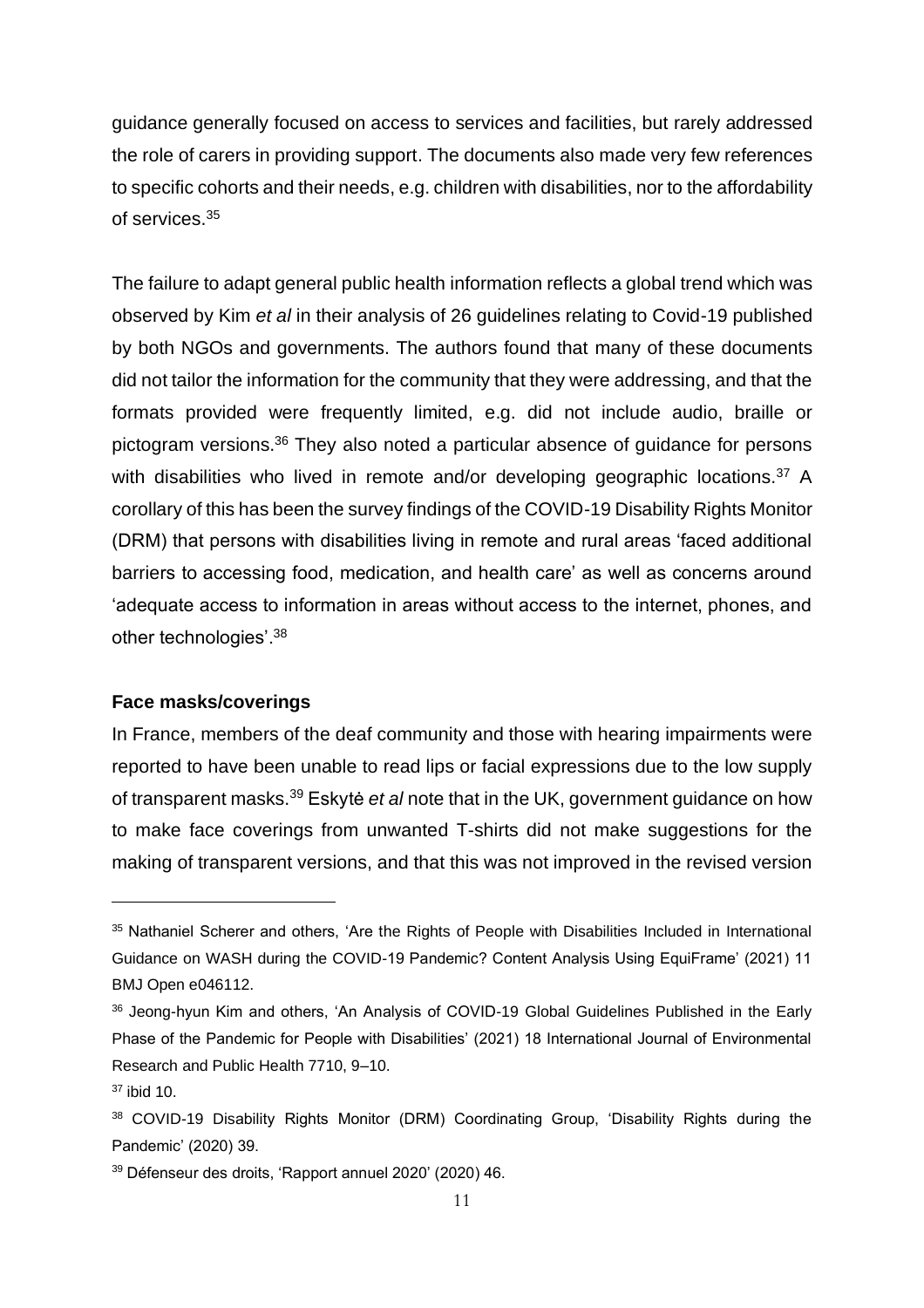of the guidance.<sup>40</sup> The authors go on to contrast this with the exemption from the requirement to wear a face covering for people who travel with or assist individuals who rely on lipreading and visual cues – which was little publicised. They conclude that '[t]his suggests that while the government is reluctant to support the development of deaf-friendly face masks … it is willing to accept the risk of these people spreading or contract the virus'<sup>41</sup> .

#### **Discriminatory treatment decisions**

#### *Triage*

The potential for Covid-19 laws, policies and practices to negatively impact on persons with disabilities arose at an early stage in the pandemic, with the publication in March 2020 of guidance by the National Institute for Clinical Excellence (NICE) on critical care for adults with Covid-19 in the UK. This proposed the use of the 'Clinical Frailty Scale' (CFS) in the determination of admission to critical care. Opposition from NGOs and DPOs<sup>42</sup>, who expressed their concern that the blanket application of the CFS could result in persons with disabilities falling outside the criteria for such care, resulted in the quidance being revised.<sup>43</sup>

Such an approach to triage which discriminates on the grounds of actual or perceived disability is directly contrary to the World Medical Association's position on medical ethics in the event of disasters, which states that:

<sup>40</sup> Ieva Eskytė and others, 'Out on the Streets - Crisis, Opportunity and Disabled People in the Era of Covid-19: Reflections from the UK' (2020) 14 Alter 329, 333.

 $41$  ibid.

<sup>42</sup> Shaun Lintern, 'Coronavirus: U-turn on critical care advice for NHS amid fears disabled people will be denied treatment' *The Independent* (25 March 2020)

<sup>43</sup> NICE, *NICE updates rapid COVID-19 guideline on critical care* (25 March 2020) <https://www.nice.org.uk/news/article/nice-updates-rapid-covid-19-guideline-on-critical-care>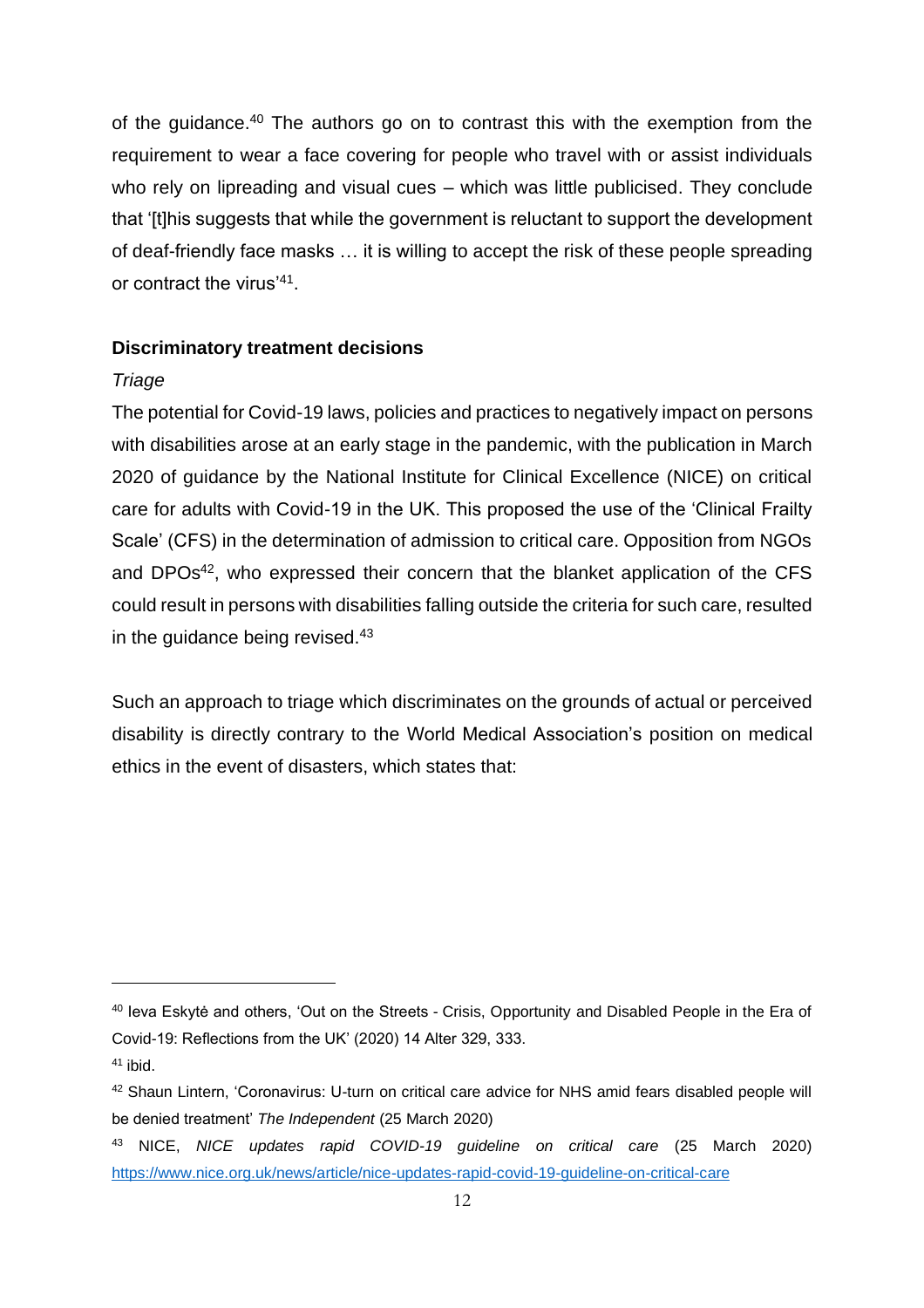In selecting the patients who may be saved, the physician should consider only their medical status and predicted response to the treatment, and should exclude any other consideration based on non-medical criteria.<sup>44</sup>

A discriminatory approach to treatment decisions also emerged in Italy, with the SIAARTI (Italian Society of Anaesthesia, Analgesia, Intensive Care) issuing guidelines<sup>45</sup> to apply to persons with disabilities based on severe comorbidities, functional status, and disability and to older persons based on survival probability and life expectancy, which could lead to their exclusion from care on those grounds.<sup>46</sup> Contrasting the approach taken in Italy to that of France, Orfali remarks that:

The Italian guidelines explicitly state that "an age limit for an ICU admission might be ultimately need to be set," while the wording of the French guidelines tends to avoid any explicit age- or disability-related exclusion criterion (although these categories are taken into account in the prognosis).<sup>47</sup>

She notes that in reality, however, an age threshold for access to an ICU bed was 'de facto' established in the regions of France which were most overwhelmed, with an 'informal triage' operating based on the idea that people with disabilities, particularly those in institutions would not 'do well' on a ventilator.<sup>48</sup> When the lack of clear guidance to ensure non-discriminatory access to healthcare was challenged at the Conseil d'Etat (the supreme court) by a number of organisations representing both nursing homes and the disabled community, the response from the Court was based

<sup>44</sup> 'WMA - The World Medical Association-WMA Statement on Medical Ethics in the Event of Disasters',

s 8.3.1 <https://www.wma.net/policies-post/wma-statement-on-medical-ethics-in-the-event-ofdisasters/> accessed 8 December 2021.

<sup>45</sup> Marco Vergano and others, 'IN CONDIZIONI ECCEZIONALI DI SQUILIBRIO TRA NECESSITÀ E RISORSE DISPONIBILI' (6 March 2020).

<sup>46</sup> Italian Disability Forum (Forum Italiano sulla Disabilità - FID), 'CAT - Convention against Torture and Other Cruel Inhuman or Degrading Treatment or Punishment 70 Session (09 Nov 2020 - 04 Dec 2020) Adoption of Lists of Issues Prior to Reporting Submission by the Italian Disability Forum - FID 2020' (2020), 3.

<sup>47</sup> Kristina Orfali, 'What Triage Issues Reveal: Ethics in the COVID-19 Pandemic in Italy and France' (2020) 17 Journal of Bioethical Inquiry 675, 3.

 $48$  ibid.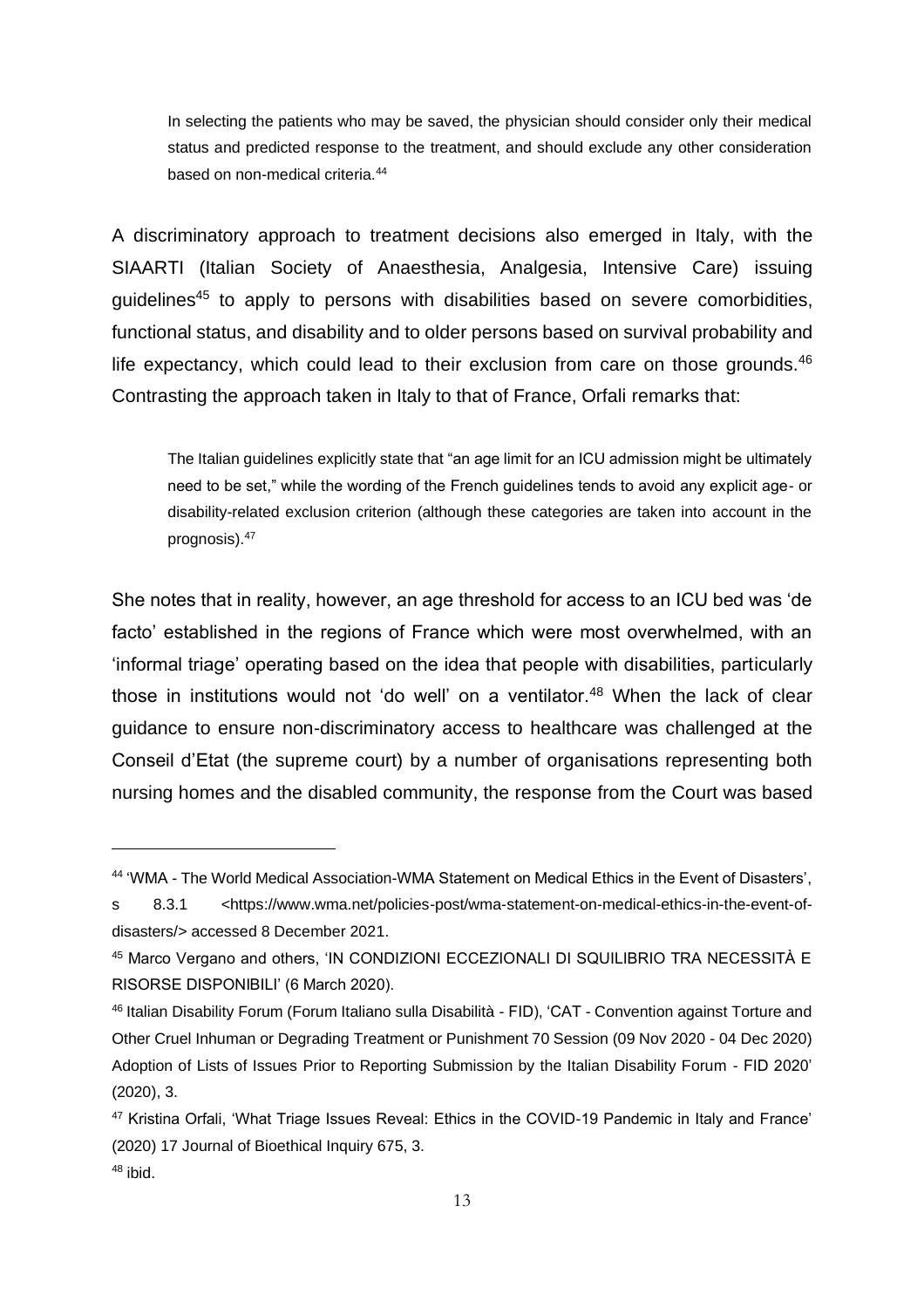on the official guidelines which did not explicitly endorse age or disability-based exclusion criteria, and so no discrimination was therefore found.<sup>49</sup>

#### *DNACPR*

In the UK, early in the first wave of the pandemic there were accounts of 'do not attempt cardiopulmonary resuscitation' (DNACPR) decisions being made regarding persons with disabilities, particularly those with learning disabilities, without the consent of the person<sup>50</sup> - a practice which had already been criticised prior to the pandemic in the Concluding Observations of the CRPD Committee.<sup>51</sup> This was despite a joint statement being issued by the British Medical Association, the Care Provider Alliance, the Care Quality Commission (CQC), and the Royal College of General Practitioners emphasising that advance care planning should be based on individual assessments and that DNACPRs should not be applied based on the basis of a particular characteristic.<sup>52</sup> NHS England and NHS Improvement also issued a statement in which they stated that DNACPR orders 'should only ever be made on an individual basis and in consultation with the individual or their family' and that, as such, 'blanket policies' were inappropriate 'whether due to medical condition, disability, or age'.<sup>53</sup> The Joint Committee on Human Rights noted that there had already been 'longstanding concerns about the discriminatory application of DNACPR notices to older and disabled people and the way that they have been administered in some instances' and that the pandemic 'has brought these concerns sharply into focus'.<sup>54</sup>

<sup>49</sup> *Accès aux soins des personnes résidant en EHPAD – Décision en référé du 15 avril* [2020] Conseil d'Etat 439910.

<sup>&</sup>lt;sup>50</sup> James Tapper, 'Fury at 'do not resuscitate' notices given to Covid patients with learning disabilities' *The Guardian* (13 February 2021)

<sup>51</sup> CRPD Committee, *Concluding observations on the initial report of the United Kingdom of Great Britain and Northern Ireland*, CRPD/C/GBR/CO/1 (3 October 2017)

<sup>52</sup> Care Quality Commission, 'Joint statement on advance care planning' (3 April 2020)

<sup>53</sup> Ruth May and Stephen Powis, 'Letter to: Chief Executives of All NHS Trusts and Foundation Trusts CCG, Accountable Officers, GP Practices and Primary Care Networks, Providers of Community Health Services' (7 April 2020) <https://www.england.nhs.uk/coronavirus/wpcontent/uploads/sites/52/2020/04/maintaining-standards-quality-of-care-pressurised-circumstances-7 april-2020.pdf> accessed 9 December 2021.

<sup>54</sup> Joint Committee on Human Rights (n 33) para 74.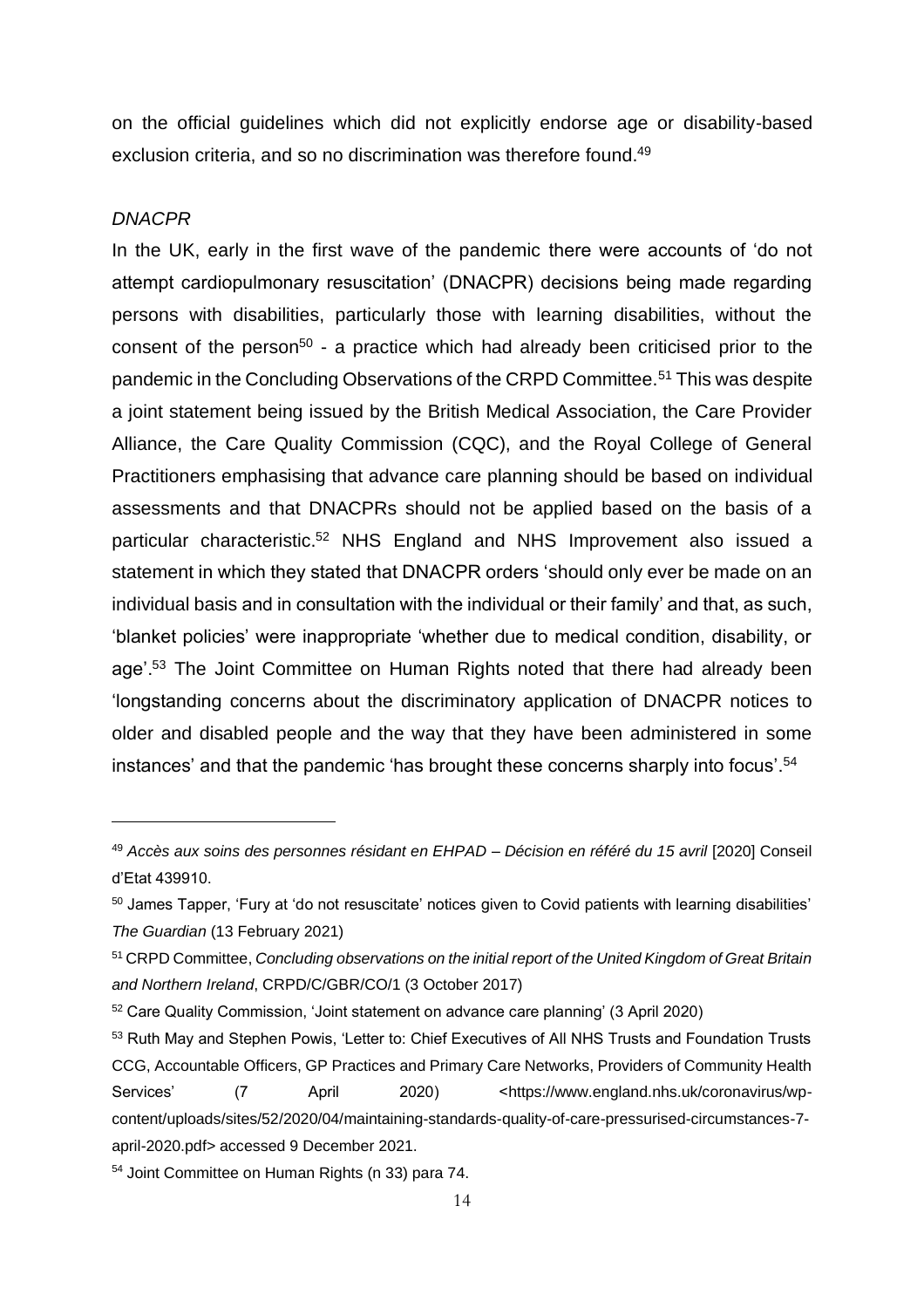The CQC's final report on how such DNACPR decisions were made and used during the pandemic found that while people's experiences of decision-making varied, older people, people with dementia and people with a learning disability overwhelmingly stated that they had not felt adequately supported in advance care planning conversations, and that the information used in the process was not accessible.<sup>55</sup> The report identified the training and support of staff, provision of accessible information and communication, as well as adequate oversight and ongoing review of decisions, as being crucial factors in ensuring that a rights-based approach was taken to decision-making around advance care planning, and specifically DNACPR.<sup>56</sup>

#### **Institutionalisation and its compounding effects**

The pandemic has also demonstrated the consequences of the continued existence of institutional settings and coercive practices. In Ireland, 56% of all deaths up to October 2020 occurred in nursing homes. The Irish Human Rights and Equality Commission noted that '[o]f the nearly 30,000 people living in nursing homes, there is estimated to be approximately 19,500 people with dementia' and who would fall within the CRPD's definitions of 'persons with disabilities'.<sup>57</sup> Ireland's Mortality Census of Long Term Residential Care Facilities (which covered the period from the 1<sup>st</sup> of January to the 19<sup>th</sup> of April 2020) found that of the 73 deaths of persons with disabilities in those settings during that period, 16 were deaths due to Covid-19, either based on confirmed lab-tests or high probability. For mental health care facilities, this amounted to 14 Covid-19 deaths out of a total of 51.<sup>58</sup> In the UK, people with learning/intellectual

<sup>55</sup> Care Quality Commission, 'Protect, Respect, Connect – Decisions about Living and Dying Well during COVID-19: CQC's Review of "Do Not Attempt Cardiopulmonary Resuscitation" Decisions during the COVID-19 Pandemic - Final Report' (Care Quality Commission 2021) <https://www.cqc.org.uk/sites/default/files/20210318\_dnacpr\_printer-version.pdf> accessed 9 December 2021.

 $56$  ibid.

<sup>57</sup> Irish Human Rights and Equality Commission (n 28) para 20.

<sup>58</sup> Department of Health, 'Mortality Census of Long Term Residential Care Facilities' (Department of Health 2020) 1 <https://www.gov.ie/en/publication/868ad8-mortality-census-of-long-term-residentialcare-facilities-1-january-/> accessed 5 October 2021.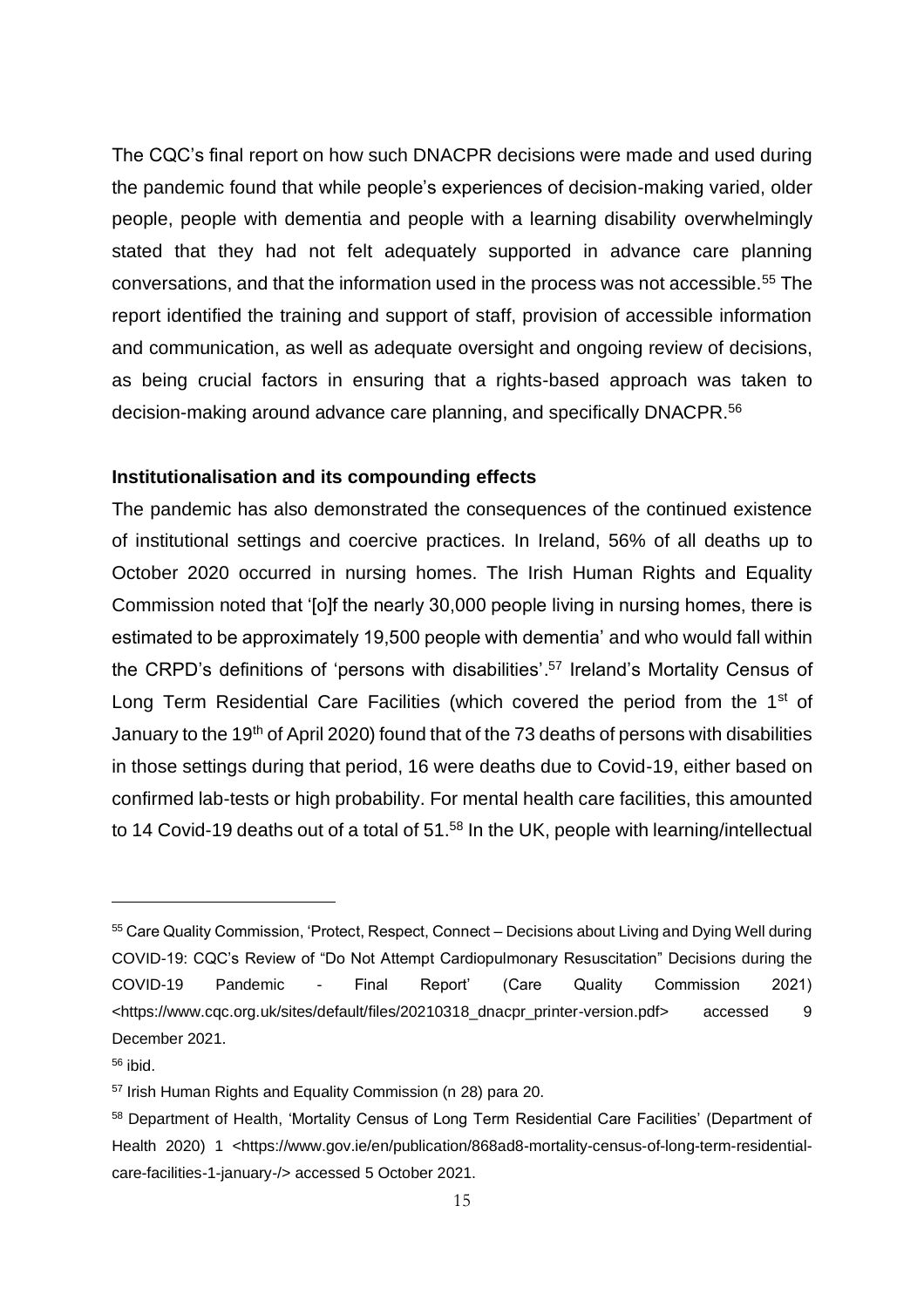disabilities living in residential care settings have had a higher probability of dying with Covid-19 than others living in care homes.<sup>59</sup>

There has also been an inappropriate practice of placing younger persons with disabilities in nursing homes in Ireland, with the Ombudsman noting that some of those individuals had been informed that they were not permitted to leave during the Covid-19 pandemic due to the risk of transmission that they might pose to other residents upon their return. 60

In Ireland, the Oireachtas Special Committee on Covid-19 Response's report identified the State's continued reliance on institutional models of care with systemic issues for 'vulnerable populations' as playing a significant role in the high levels of mortality of people with disabilities in nursing homes. These included:

- Sick residents being unable to isolate due to shared bedrooms and bathrooms.
- The decision to continue to place individuals in nursing homes with known lack of compliance around infection control.
- The lack of a coherent policy on the care of older people which has meant 'the continuation of long-term institutional care in large settings where ownership has flipped from the public to the private sector over the past 30 years'.
- The failure to prioritise empowering older persons to remain at home and develop models of care that are integrated into towns and city community areas.<sup>61</sup>
- The lack of income support for workers in nursing homes (and other congregated settings), which resulted in them feeling compelled to work even where they may have been at risk of transmitting the virus. The report also noted that some of these workers were themselves resident in congregated

<sup>59</sup> Dunn and others (n 27) 27.

 $60$  Peter Tyndall, 'Wasted Lives: Time for a Better Future for Younger People in Nursing Homes' (2021), pp. 62–63 <https://www.ombudsman.ie/publications/reports/wasted-lives/OMBWastedLives2021.pdf> accessed 28 October 2021.

<sup>61</sup> Houses of the Oireachtas: Special Committee on Covid-19 Response, 'Final Report: Special Committee on Covid-19 Response' (Houses of the Oireachtas 2020) 33 SCCR 004 para 14.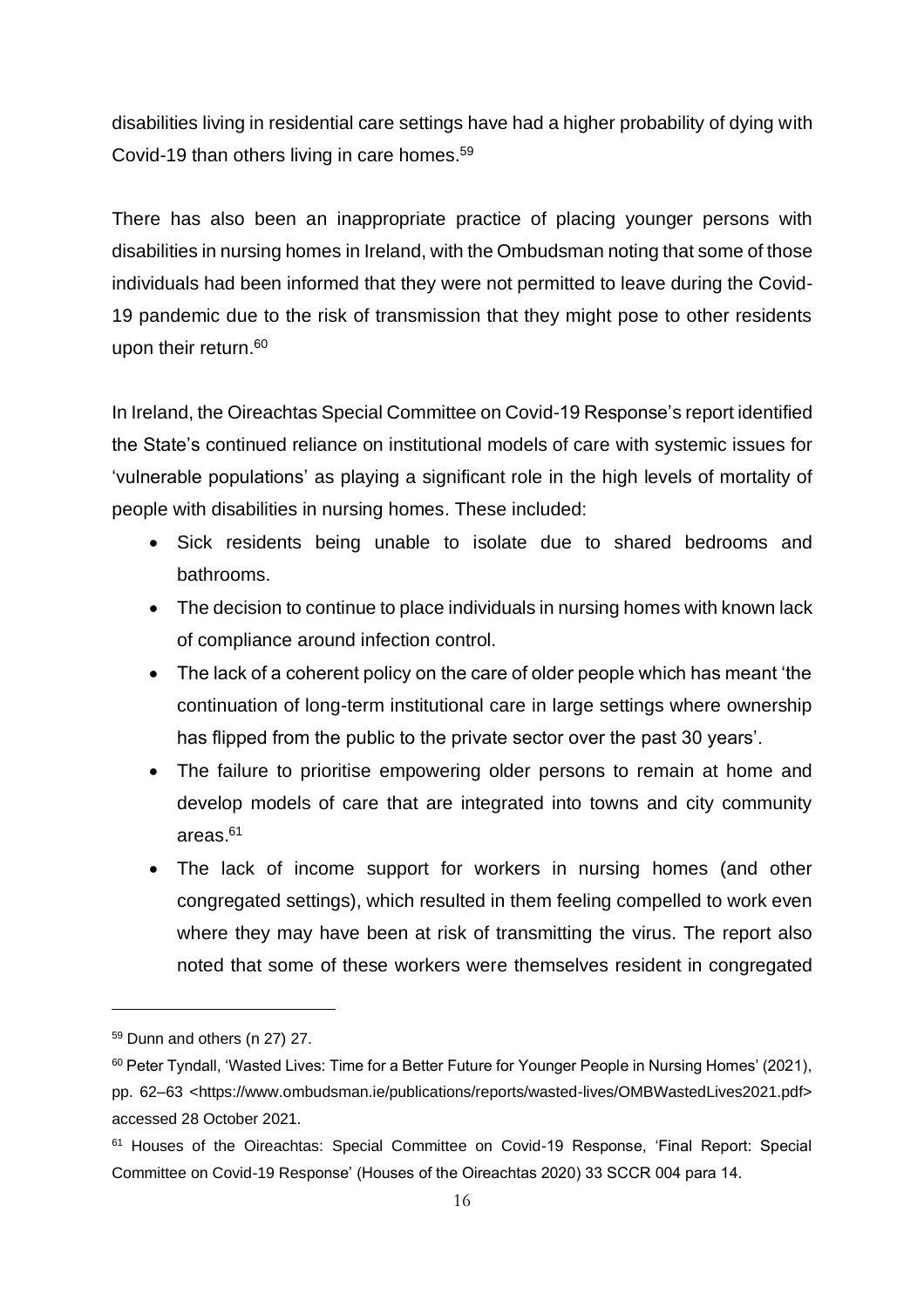settings such as direct provision (Ireland's reception system for those seeking international protection which places them in institutional centres while they await the outcome of their asylum application).<sup>62</sup>

Also in Ireland, the National Disability Authority (NDA) has raised the fact that despite national policy indicating the State funding should only be provided to centres with a maximum of four residents, there were still a number of centres which did not meet this requirement and instead had between 5 and 9 people with disabilities living with support staff. The NDA flagged this as posing potential problems for self-isolation. In addition, the fact of some staff 'living in' and others living in the broader community gave rise to increased chances for cross-contamination.<sup>63</sup> There had also been issues around access to adequate supplies of PPE in congregated settings.<sup>64</sup>

In Italy, up to 40% of individuals in residential facilities were infected with Covid-19, with high rates of mortality. Lockdown measures were also continued for much longer in these settings than in the community.<sup>65</sup> One DPO provided the example of an institution for women with psychosocial disabilities in the city of Brescia which had 320 residents where 22 people died over the course of just one week.<sup>66</sup>

#### **Changes to mental health laws**

Irish mental health legislation was also amended under emergency legislation<sup>67</sup> in response to the pandemic. The amendments included provision for remote mental health tribunals, the membership of which could be reduced from three (a consultant psychiatrist, a lawyer and a lay member) to tribunals with a lawyer being the sole member. The changes also provided for the carrying out of 'second opinion'

<sup>62</sup> ibid 16.

<sup>&</sup>lt;sup>63</sup> National Disability Authority, 'NDA Advice: Specific Issues for Persons with Disabilities Regarding Implications of COVID-19', 2 <https://nda.ie/Publications/Health/Covid-19/NDA-Advice-Specific-Issues-for-Persons-with-Disabilities-regarding-implications-of-COVID-191.pdf> accessed 10 December 2021.

 $64$  ibid 3.

<sup>65</sup> Italian Disability Forum (Forum Italiano sulla Disabilità - FID) (n 46) 6.

<sup>66</sup> Italian Disability Forum (Forum Italiano sulla Disabilità - FID) (n 46).

<sup>&</sup>lt;sup>67</sup> Emergency Measures in the Public Interest (Covid-19) Act 2020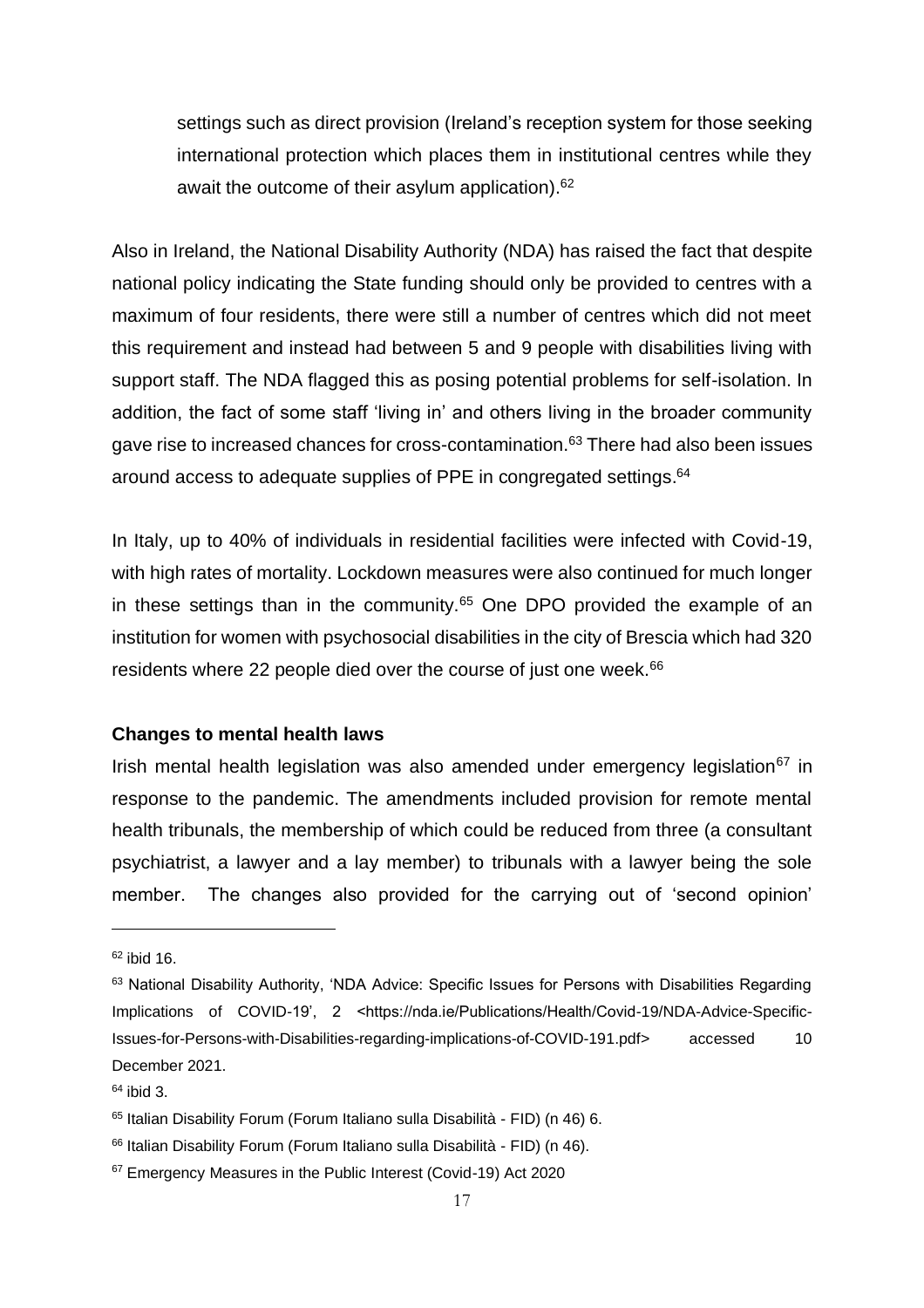examinations by independent consultant psychiatrists remotely or, where that was not possible, for them to form their opinion as to the validity of the detention of the person based on the interactions with the patient's treating psychiatrist and the patient's medical records. In addition, the previous power of the person being detained to request a 14-day extension of an admission order was extended to the tribunal itself where it was 'satisfied that it is necessary due to the exigencies of the public health emergency'. This latter provision increasing the time for which a person can be involuntarily detained in a psychiatric unit before the validity of their detention is reviewed is particularly concerning given the increased risk of contracting Covid-19 in institutional settings.

Similarly, in the UK, the Schedule 8 of the Coronavirus Act 2020 contained amendments to the Mental Health Act 1983. These included provisions which allowed for:

- The making of an admission order on the basis of one medical recommendation rather than the usual two if it would be 'impractical or would involve undesirable delay'.
- The twelve-week total time limit on remands to hospital for the purposes of a report on a person accused of a criminal offence's mental condition no longer applying.
- The removal of a requirement for a second opinion where it was proposed to continue to treat a person without their consent for a period longer than three months if it would be impractical or would involve undesirable delay.

Although the UK amendments were ultimately not brought into force, their enactment points to the situational vulnerability of persons with psychosocial disabilities to legal responses which limit further their rights under mental health laws which provide for involuntary detention and treatment.

More generally, laws which authorise the detention and treatment of persons with psychosocial disabilities are themselves in contravention of Article 12 (which recognises the legal capacity of all individuals), Article 14 (which prohibits detention on the basis of the existence of a disability, either solely or in conjunction with other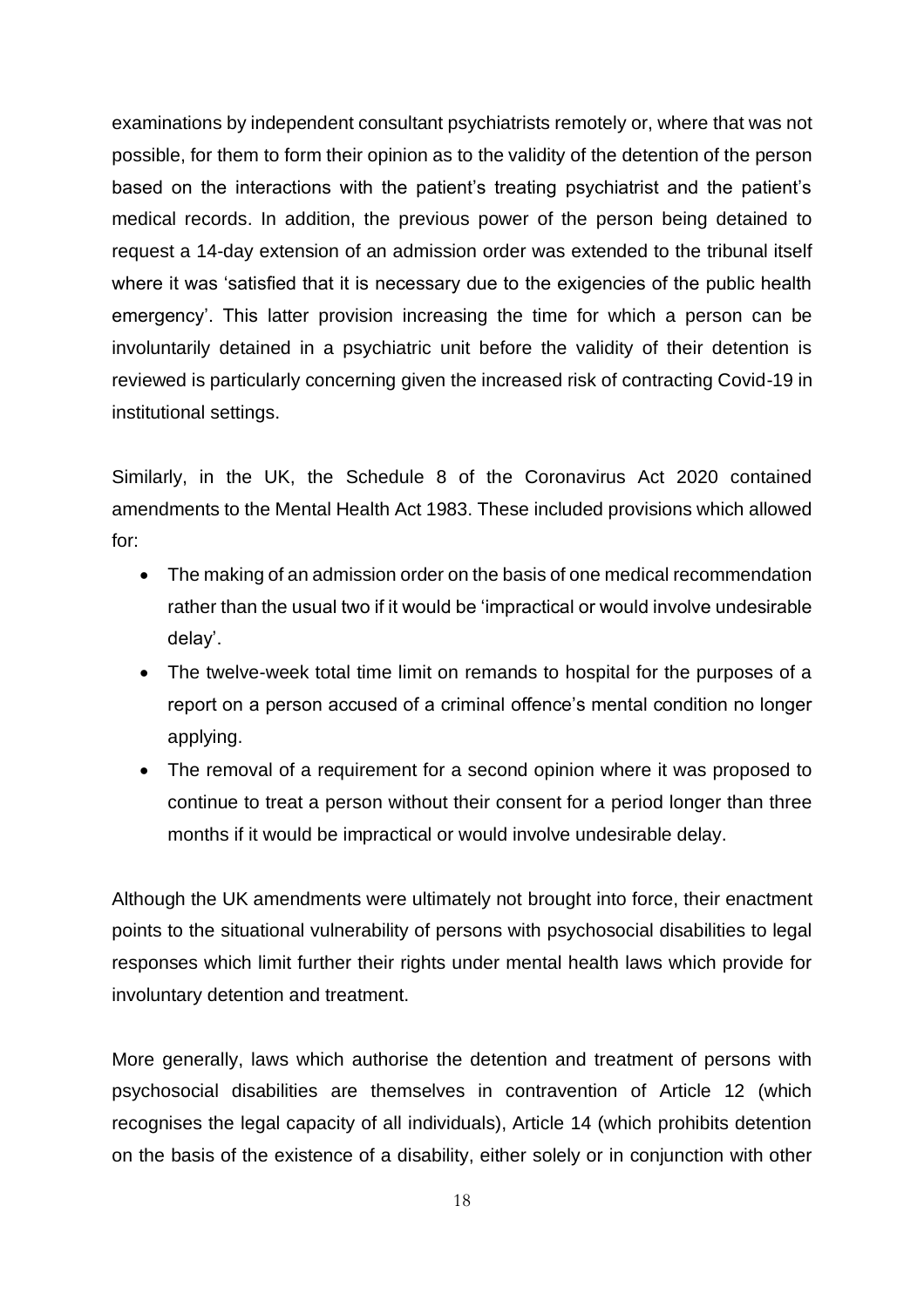grounds), Article 19 (the right of individuals with disabilities to live independently and be included in the community), and Article 25 (the right to health, which includes the right to provide informed consent to all medical treatment).

#### **Visiting restrictions**

In the early months of the pandemic, the UN High Commissioner for Human Rights, Michelle Bachelet, stated that:

Restrictions on visits to closed institutions may be required to help prevent COVID-19 outbreaks, but such steps need to be introduced in a transparent way and communicated clearly to those affected. Suddenly halting contact with the outside world risks aggravating what may be tense, difficult and potentially dangerous situations.<sup>68</sup>

In the UK, blanket visiting restrictions on young people with learning disabilities and/or autism detained in 'Assessment and Treatment Units' (a practice which had already been found to be unlawful by the Joint Committee on Human Rights<sup>69</sup>) in combination with a suspension of routine inspections, has led to 'increased use of restraint and solitary confinement, and the vulnerability of those in detention to infection with Covid-19 (due to underlying health conditions and the infeasibility of social distancing)'.<sup>70</sup>

#### **Barriers to accessing medicine, other essentials and services**

Due to a rise in the cost of living, as well as a reduction or removal of social and financial support, persons with disabilities in the UK have had to choose between purchasing medication and other essential items, as well as being prevented from accessing healthcare due to lack of accessible transport and loss of personal

<sup>68</sup> 'OHCHR | Urgent Action Needed to Prevent COVID-19 "Rampaging through Places of Detention" – Bachelet'

<sup>&</sup>lt;https://www.ohchr.org/EN/NewsEvents/Pages/DisplayNews.aspx?NewsID=25745&LangID=E> accessed 10 December 2021.

<sup>69</sup> Joint Committee on Human Rights, *Second Report of Session 2019, The detention of young people with learning disabilities and/or autism*, HC 121 / HL Paper 10 (1 November 2019)

<sup>70</sup> Joint Committee on Human Rights, *Seventh Report of Session 2019–21: The Government's response to COVID-19: human rights implications*, HC 265 / HL Paper 125 (21 September 2020), pp. 39-40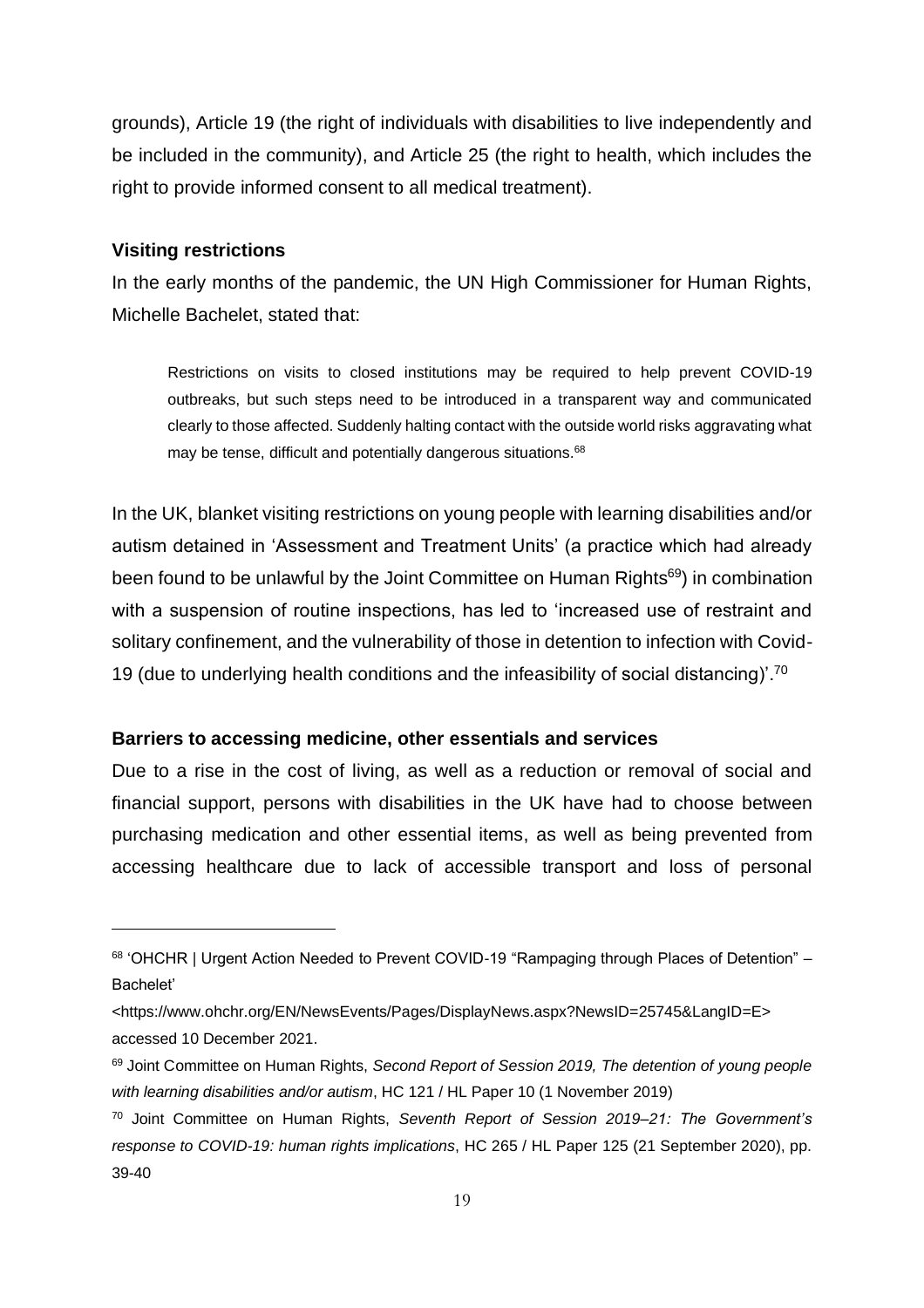assistance services.<sup>71</sup> And this has been reflected in other jurisdictions, with the COVID-19 Disability Rights Monitor (DRM) survey finding that 25% of respondents from France and the UK stated that persons with disabilities did not have sufficient access to food during the pandemic and concluded that most governments 'did not take the appropriate steps to safeguard and promote the right to access food'.<sup>72</sup> One in three people with a disability in Sweden surveyed stated that they had experienced a cancellation or postponement of non-Covid-19 related health or care services.<sup>73</sup>

In the UK, there have also been accounts of people with disabilities who were in receipt of personalised independence payments (PIP) in order to employ personal assistants (PAs) having difficulties in accessing personal protective equipment (PPE) as they were not recognised as needing it.<sup>74</sup> There were accounts of DPOs providing PPE for their members.<sup>75</sup> Similar questions around responsibility for obtaining PPE for persons who directly employ their PAs arose in Ireland, as well the provision of training on the correct use of those items by assistants.<sup>76</sup>

#### **Impacts on disability-specific services**

Reductions in at home support and personal assistance services were universally reported in all of the project countries.

In Ireland, the suspension of day services for people with disabilities and children's disability services such as occupational therapy has been perceived to have had negative outcomes.<sup>77</sup> It had a particular impact on those in residential settings given

<sup>71</sup> COVID-19 Disability Rights Monitor, *Disability rights during the pandemic: A global report on findings of the COVID-19 Disability Rights Monitor* (2020), pp. 42-43. Available at [https://www.internationaldisabilityalliance.org/sites/default/files/disability\\_rights\\_during\\_the\\_pandemic](https://www.internationaldisabilityalliance.org/sites/default/files/disability_rights_during_the_pandemic_report_web_pdf_1.pdf) [\\_report\\_web\\_pdf\\_1.pdf](https://www.internationaldisabilityalliance.org/sites/default/files/disability_rights_during_the_pandemic_report_web_pdf_1.pdf)

<sup>72</sup> COVID-19 Disability Rights Monitor (DRM) Coordinating Group (n 38) 31.

<sup>73</sup> Funktionsrätt Sverige and Novus (n 32) 12.

<sup>74</sup> Joint Committee on Human Rights, 'The Government's Response to COVID-19: Human Rights Implications' (House of Commons 2020) Seventh Report of Session 2019–21, para 70.

<sup>75</sup> Shakespeare and others (n 30) 6.

<sup>76</sup> National Disability Authority (n 63) 4.

<sup>77</sup> Houses of the Oireachtas: Special Committee on Covid-19 Response (n 61) para 232.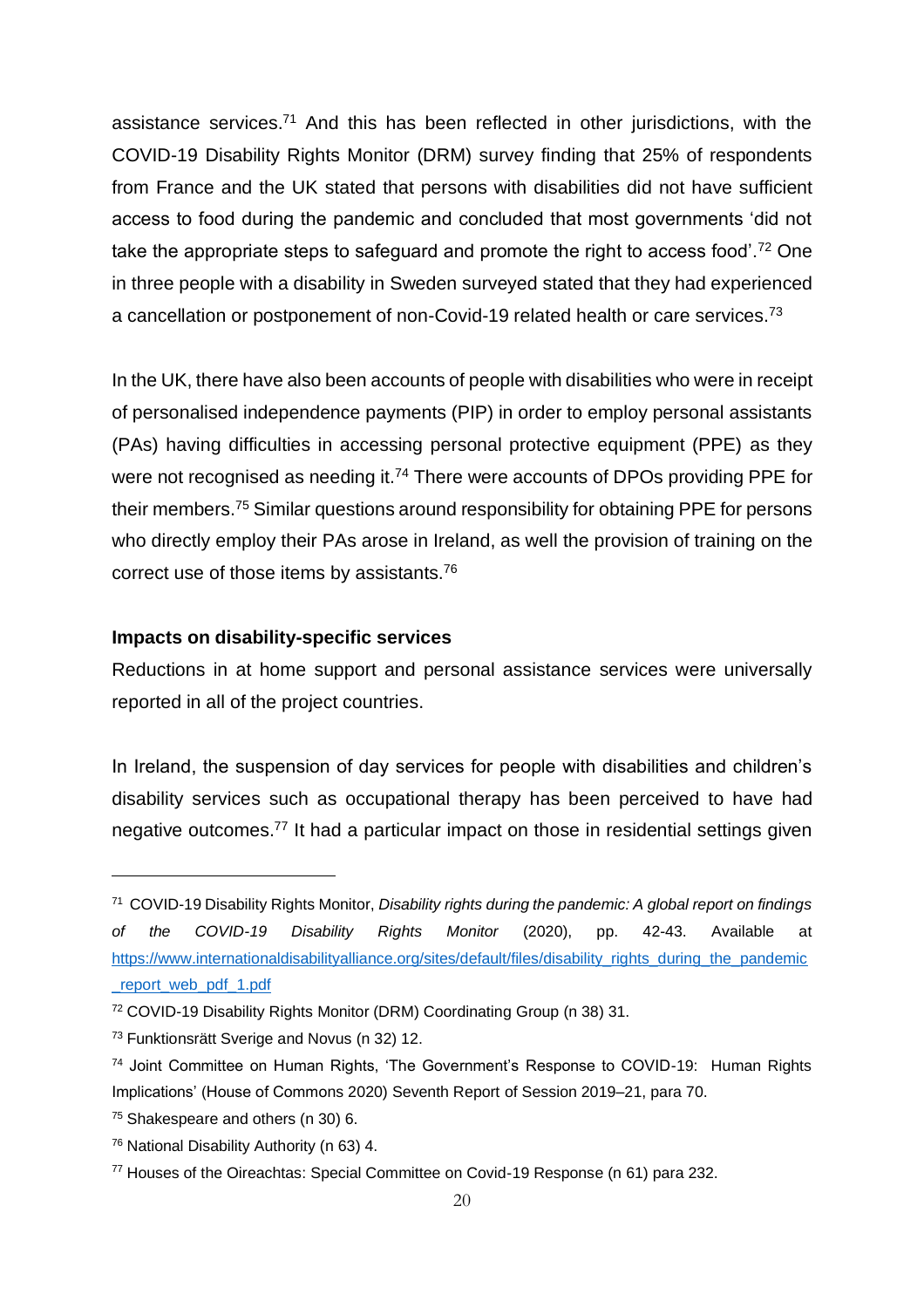that these services can be a primary source of socialisation and contact with the broader community.<sup>78</sup> People with disabilities who were in receipt of personal assistance services expressed concern about the impact of social distancing requirements on their day to day lives, as well as how systems of personal assistance would operate in cases where they need to be hospitalised due to Covid-19. There was also concern that guidance for health and social care workers which had been issued by the Health Service Executive was not being followed by service providers.<sup>79</sup>

Research with persons with disabilities in the UK by Shakespeare *et al* revealed how their health care and support had changed significantly during the pandemic, with routine physiotherapy, speech and language therapy, and occupational therapy being cancelled. This had a particular impact on younger people with disabilities, and efforts to provide these services via either phone of video conferencing technology was not felt to have been particularly successful. Provision and maintenance of assistive devices was also affected, with consequent impacts on the disabled person in terms of lack of functioning and increased dependency.<sup>80</sup> Further, these changes also took place in the broader context of a suspension of the Care Act 2014 (by way of the Coronavirus Act 2020), which paused the obligation on local authorities to assess the care and support needs of persons with disabilities.

The House of Commons Health and Social Care and Science and Technology Committees heard from Mencap that from a survey of over 1,000 family carers that it did at the early stages of the pandemic during the first lockdown in 2020, around 70% had experienced a reduction or cut to the social care support they and the person with

<sup>78</sup> National Advocacy Service for People with Disabilities and Patient Advocacy Service, 'Advocacy Matters: Advocating for People with Disabilities in Residential & Day Services During the Covid-19 Pandemic' (2021), p. 19 <https://advocacy.ie/app/uploads/2021/10/NAS-Impact-of-COVID-Report-1of-4-Final-web.pdf> accessed 27 October 2021.

<sup>&</sup>lt;sup>79</sup> 'ILMI – Independent Living Movement Ireland – Disabled People Call on HSE to Provide Clarity and Direction in Relation to Provision of Supports during Covid19 Public Health Emergency' <https://ilmi.ie/disabled-people-call-on-hse-to-provide-clarity-and-direction-in-relation-to-provision-ofsupports-during-covid19-public-health-emergency/> accessed 7 November 2021.

<sup>80</sup> Shakespeare and others (n 30) 5.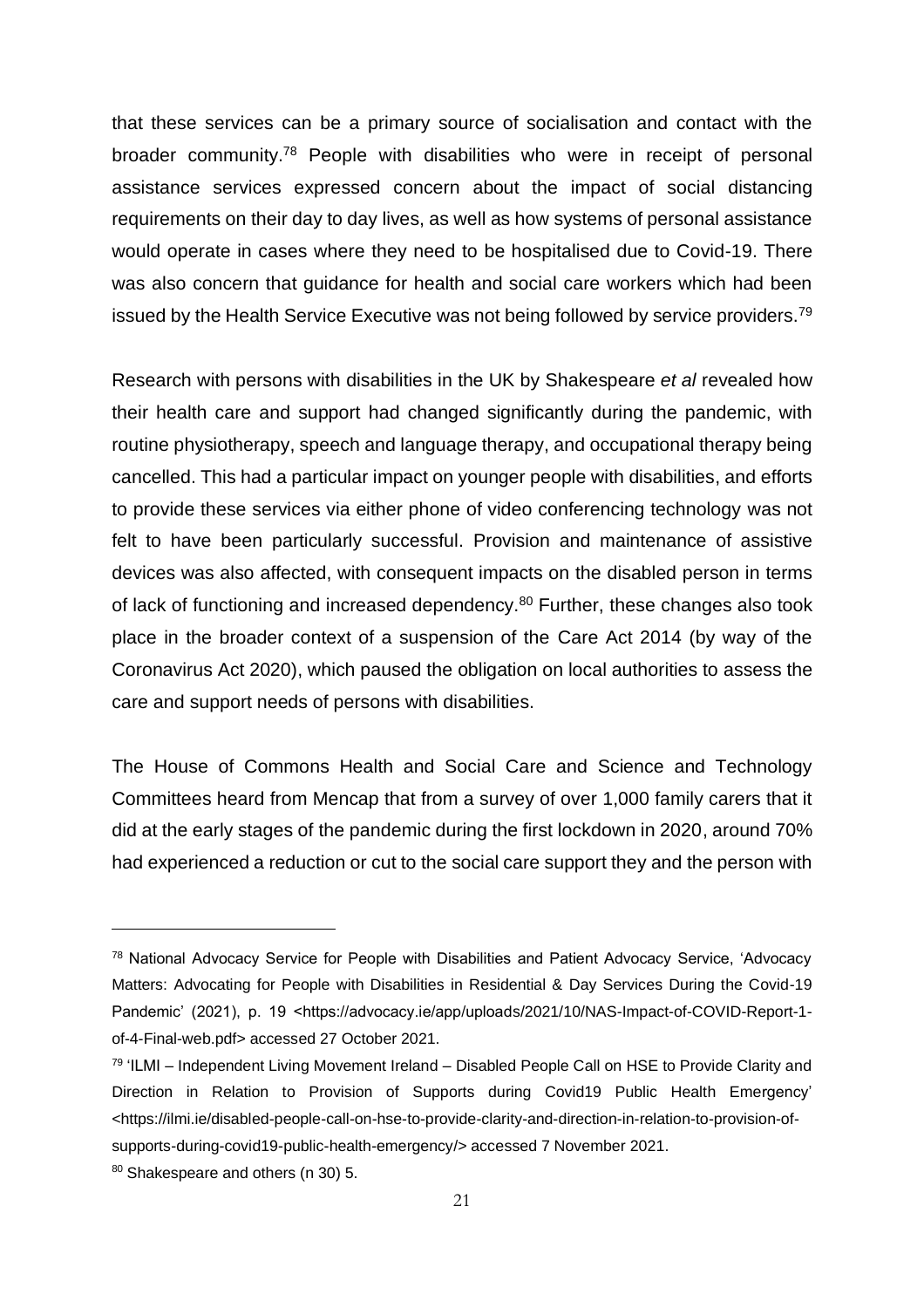a disability they supported were getting. When this was followed up in November 2020, 80% still had not had services reinstated.<sup>81</sup>

Similar issues have arisen in Italy, where rehabilitation services have been severely impacted due to a prioritisation of resources to emergency settings in light of the pandemic<sup>82</sup>, as well as in France.<sup>83</sup>

#### **Education**

The use of distance learning programmes is of least benefit to children with disabilities.<sup>84</sup> In Ireland, a number of submissions to the Special Committee on Covid-19 Response highlighted the disproportionate impact of school closures on children with 'special educational needs', both in terms of learning and socialisation.<sup>85</sup>

In April 2020, the UK's Secretary of State for Education modified section 42 of the Children and Families Act by way of a Notice under the Coronavirus Act 2020. Section 42 had previously placed a duty on local authorities to secure special educational provision for children with disabilities based on the support needs that they had been assessed as requiring which are set out in Education, Health and Care (EHC) plans. The change made by the Secretary of State meant that local authorities' obligations were reduced to demonstrating that they had used their 'reasonable endeavours' to put in place such provision. The Parliamentary Joint Committee on Human Rights found that this fact, combined with general school closures in response to the pandemic, had 'a significant impact' on many children with disabilities due to the loss

<sup>81</sup> House of Commons Health and Social Care and Science and Technology Committees, 'Coronavirus: Lessons Learned to Date: Sixth Report of the Health and Social Care Committee and Third Report of the Science and Technology Committee of Session 2021–22' (2021) HC 92 102.

<sup>82 &#</sup>x27;Living with a Disability during the Pandemic. "Instant Paper from the Field" on Rehabilitation Answers to the COVID-19 Emergency - PubMed' <https://pubmed.ncbi.nlm.nih.gov/32406226/> accessed 14 December 2021.

<sup>83</sup> Défenseur des droits (n 39) 46.

<sup>84</sup> United Nations, 'Policy Brief: The Impact of COVID-19 on Children' (United Nations 2020) 8 <https://unsdg.un.org/sites/default/files/2020-04/160420\_Covid\_Children\_Policy\_Brief.pdf> accessed 9 November 2021.

<sup>85</sup> Houses of the Oireachtas: Special Committee on Covid-19 Response (n 61) para 137.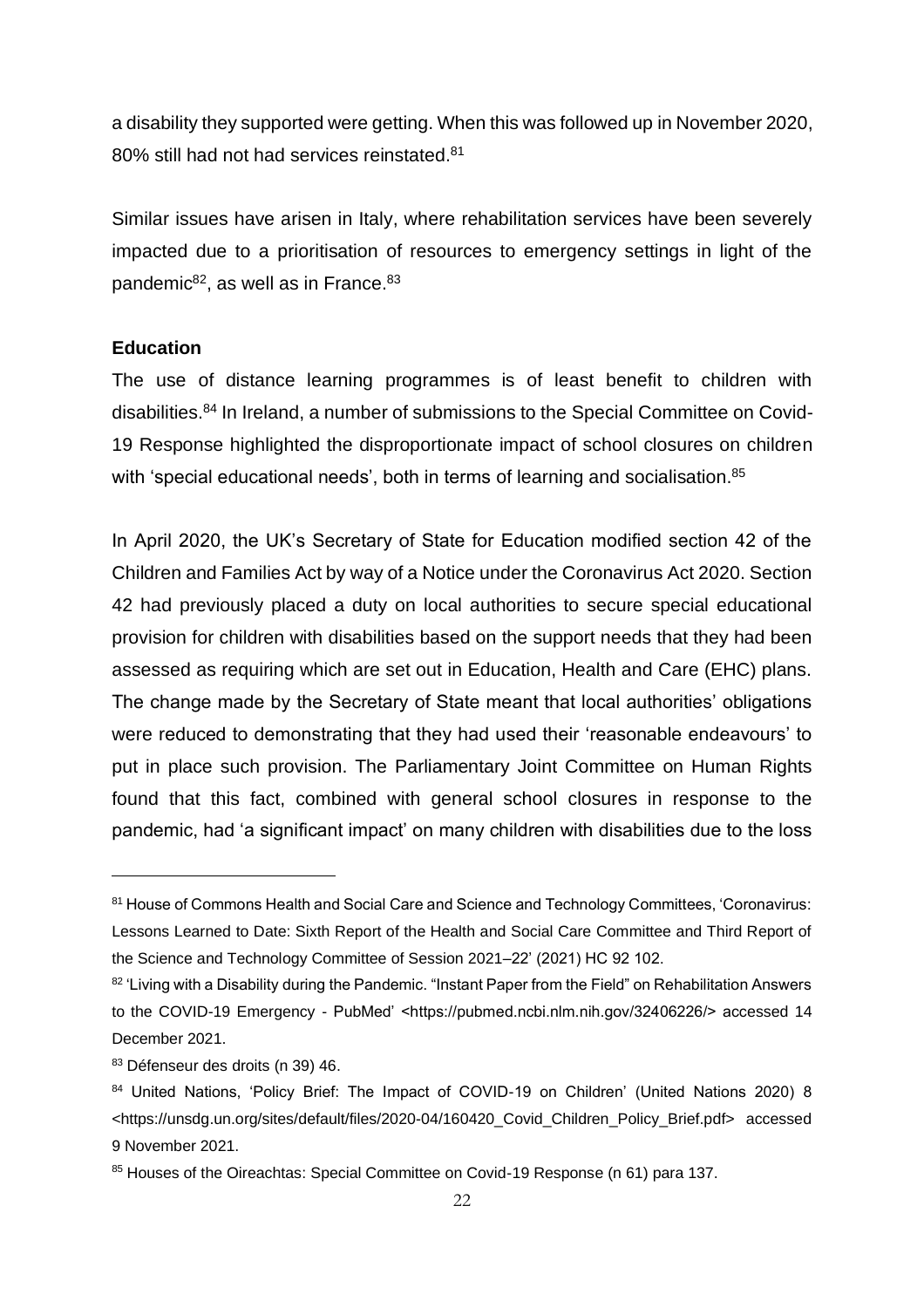of specialist support. In addition, the Joint Committee found that, despite the Department for Education stating that children with ECH plans were classed as 'vulnerable' and therefore authorised to continue attending school, this guidance was not followed by all schools, with some refusing to accept such children during the first lockdown.<sup>86</sup> Further, initial provision for home-learning did not take into account the specific needs of children with disabilities, with learning materials frequently found to be 'inaccessible or inappropriate'.<sup>87</sup>

In Italy, an estimated 284,000 students with disabilities did not attend school due to pandemic related restrictions, but were not provided with alternative educational provision. The Italian Disability Forum estimates that 45% of students with disabilities did not receive any remote school support (e.g. online distance learning), and that another 35% only received such provision between one and three times a week.<sup>88</sup> In Sweden, one in ten people with disabilities (with this rising to 45% for those under 30 years of age) responded to a survey that their education had been impacted during the pandemic period.<sup>89</sup> 43% of the total respondents felt that their education had been negatively affected during the pandemic.<sup>90</sup>

#### **Employment, Income & Cost of living**

In Ireland, concerns were raised by the NDA around the impact of the pandemic on progress that had been made on employment outcomes for persons with disabilities under the *Comprehensive Employment Strategy for Persons with Disabilities<sup>91</sup>* , aggravated by the fact that many were employed in sectors which were particularly vulnerable to both the measures put in place in response to the pandemic as well as the economic downturn - such as retail, catering and hospitality.<sup>92</sup> The disadvantage

<sup>86</sup> Joint Committee on Human Rights (n 33) para 176.

<sup>87</sup> Shakespeare and others (n 30) 6.

<sup>88</sup> Italian Disability Forum (Forum Italiano sulla Disabilità - FID) (n 46) 11.

<sup>89</sup> Funktionsrätt Sverige and Novus (n 32) 19.

 $90$  ibid 21.

<sup>91</sup> Department of Children, Equality, Disability, Integration and Youth, 'Comprehensive Employment Strategy for People with Disabilities (2015-2024)' (13 July 2019) <https://assets.gov.ie/18906/1120bc6ad254489db9571c74e8572f44.pdf> accessed 14 October 2021. 92 National Disability Authority (n 63) 6.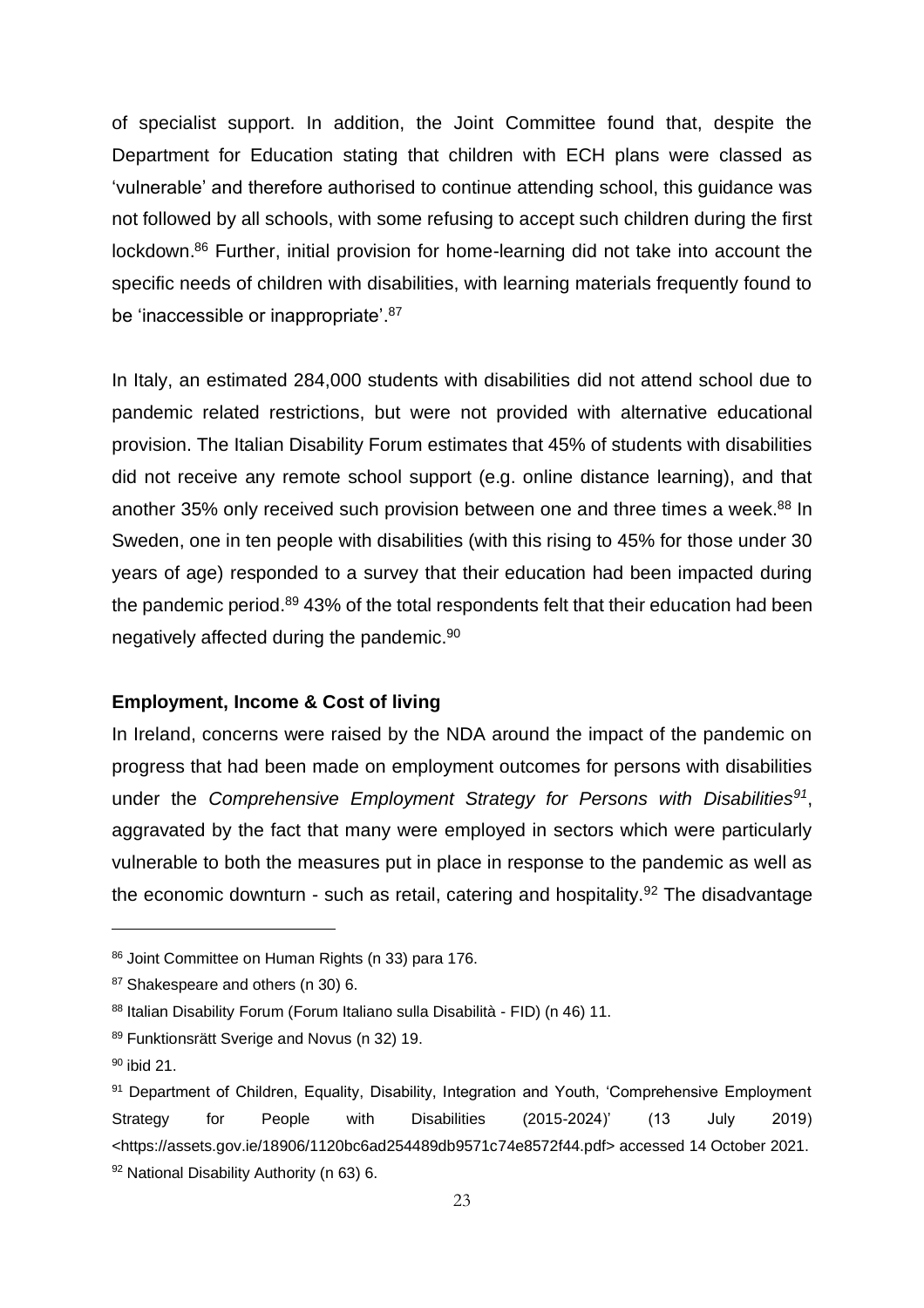of workers with disabilities was compounded by the fact that 'high-risk' individuals with disabilities would no longer receive the Pandemic Unemployment Payment or the Covid-19 enhanced Illness Benefit after their workplace reopened.<sup>93</sup> Also in Ireland, 57.3% of persons with disabilities who responded to a survey perceived the costs of living with a disability to have increased during the pandemic, with 22% reporting costs to have significantly increased.<sup>94</sup> In Sweden, 20% of respondents with disabilities stated that their financial situation had been negatively impacted by the pandemic,<sup>95</sup> with more than half drawing on their savings.<sup>96</sup>

The Italian DPO, FISH, has reported that only one in three people with disabilities had access to 'lavoro agile' ('smart working').<sup>97</sup> Under Italian law, the definition of smart working emphasises organisational flexibility, the voluntariness of the parties signing the individual agreement and the use of equipment that allows remote work (e.g., laptops, tablets and smartphones).<sup>98</sup> Conversely, FISH found that approximately 20.8% of interviewees continued to work in person-facing roles.<sup>99</sup>

#### **Digital exclusion**

The measures taken by States to respond to the pandemic resulted in a sudden shift to internet-based living, including healthcare provision, education, employment, access to goods and services, as well as more general socialisation. With such a shift attaches a corresponding obligation on States and health services to ensure the accessibility of those new forms of information delivery for persons with disabilities.

<sup>93</sup> Houses of the Oireachtas: Special Committee on Covid-19 Response (n 61) 8.

<sup>94</sup> Indecon International Research Economists, 'The Cost of Disability in Ireland: Final Report' (2021) 78.

<sup>95</sup> Funktionsrätt Sverige and Novus (n 32) 31.

<sup>96</sup> ibid 32.

<sup>97</sup> FISH and IREF, 'LA PANDEMIA VISTA DAI LAVORATORI CON DISABILITÀ: Instant Report Del Progetto JobLab' (2020) 2 <https://www.fishonlus.it/progetti/joblab/files/Report\_Covid.pdf> accessed 30 November 2021.

<sup>98</sup> 'Lavoro agile' (*Miur - Ministero dell'istruzione - Ministero dell'universit*� *e della ricerca*) <https://www.miur.gov.it/lavoro-agile> accessed 15 November 2021.

<sup>99</sup> FISH and IREF (n 97) 2.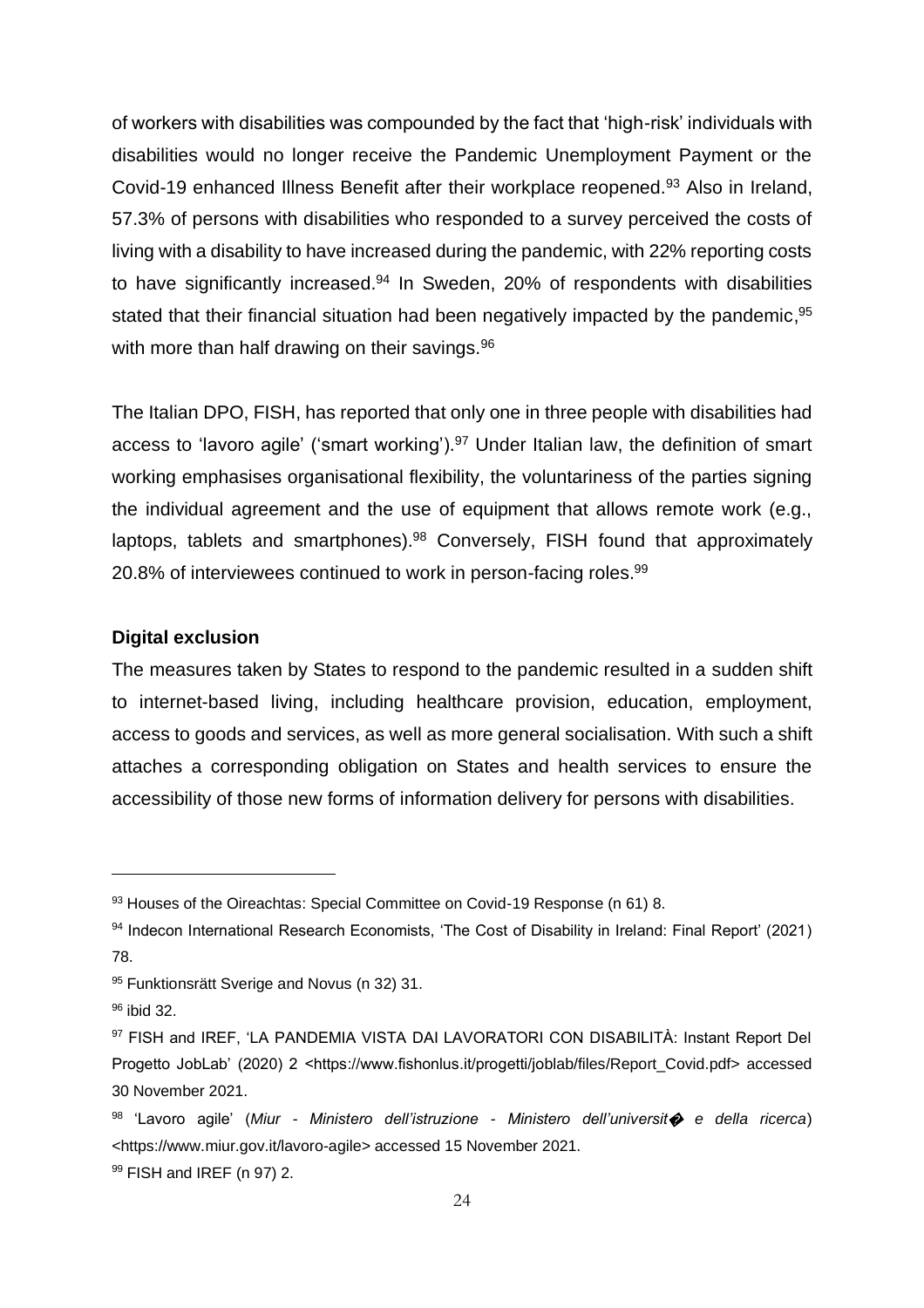In the UK, the self-advocacy organisation, People First, publicised the impact of digital exclusion on people with disabilities, noting that in 2017, 56% of adult internet nonusers were disabled. Though the percentage of disabled adults not using the internet has been declining, in 2018, it was 23.3% compared with only 6.0% of those without a disability.<sup>100</sup> The UK's Joint Committee on Human Rights noted the potential for such exclusion to impact on contact tracing and consequent testing.<sup>101</sup>

For children with autism and intellectual disabilities in Ireland, digital exclusion in the form of access to technology was noted as a barrier to engaging with home-based education during the school closures.<sup>102</sup> The Special Committee on Covid-19 Response in Ireland found that a 'digital divide' existed for persons with disabilities during the pandemic. This was attributed to a number of factors, including 'digital poverty, low digital literacy, co-ordination difficulties in using phones and laptops/tablets and living in areas with low internet connectivity'.<sup>103</sup>

# **5. Examples of good practices**

#### **Exemptions from pandemic related restrictions**

### (i) Exceptions to travel restrictions and curfews

In an analysis of the impact of the responses to the pandemic on rights, the European Union Agency for Fundamental Rights (FRA)<sup>104</sup> noted that the French government, in its legislative response to the pandemic<sup>105</sup>, created an exemption<sup>106</sup> to a curfew which operated in late 2020 in order to provide caring for 'vulnerable persons' and

<sup>100</sup> People First, 'Self Advocacy, Independent Living and Digital Inclusion' (2020) 2.

<sup>101</sup> Joint Committee on Human Rights (n 33) para 166.

<sup>102</sup> Houses of the Oireachtas: Special Committee on Covid-19 Response (n 61) para 138.

 $103$  ibid 237.

<sup>104</sup> European Union and Agency for Fundamental Rights, *Coronavirus Pandemic in the EU: Fundamental Rights Implications : Focus on Social Rights. Bulletin #6, 1 September - 31 October 2020. Bulletin #6, 1 September - 31 October 2020.* (2020), p. 30.

<sup>105</sup> Décret n° 2020-1262 du 16 octobre 2020 prescrivant les mesures générales nécessaires pour faire face à l'épidémie de covid-19 dans le cadre de l'état d'urgence sanitaire 2020 (2020-1262). <sup>106</sup> ibid, Article 51.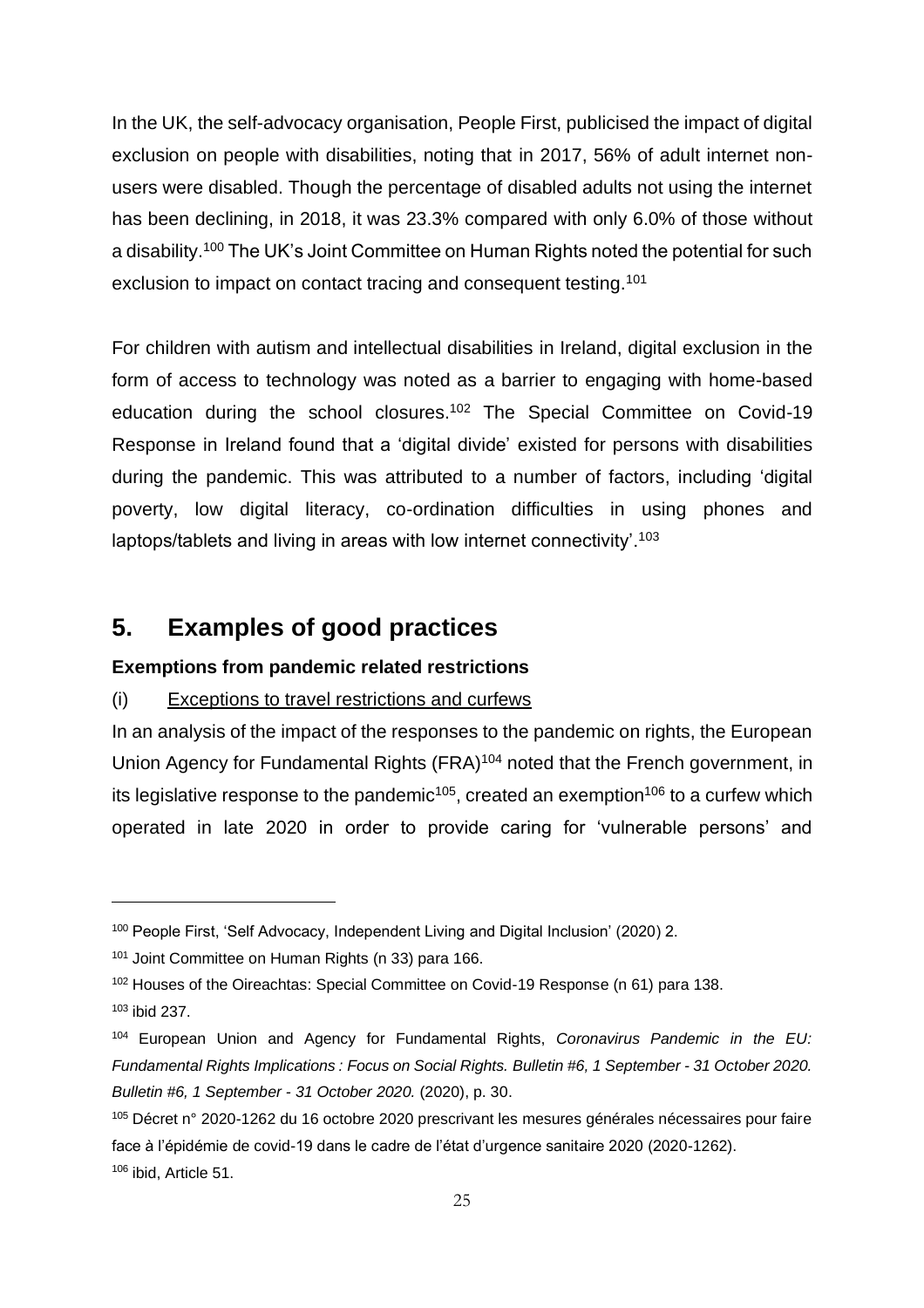transportation for people with disabilities<sup>107</sup>. Similar exemptions have been provided for in Italian legislation, which allowed one individual to travel during curfew and outside of the limitation area where the purpose of their movement was to provide care to dependent persons. Further, even in regions which were subject to strict restrictions on movement and travel, an exception was created for the provision of 'social and health activities' for persons with disabilities.<sup>108</sup>

#### (ii) Exceptions to physical/social distancing and masking requirements

In almost all jurisdictions examined, specific exemptions to requirements for social distancing and the use of masks in public spaces were created for persons with disabilities. For example, in Italy, persons with physical, intellectual and sensory disabilities who required supported were exempted from the 1 metre distancing requirement.<sup>109</sup>

#### **Treatment decisions**

In a letter in March 2021, the UK's National Medical Director and other senior officers within the health service affirmed that:

Blanket policies are inappropriate whether due to medical condition, disability, or age. This is particularly important in regard to DNACPR orders, which should only ever be made on an individual basis and in consultation with the individual or their family.

<sup>107</sup> 'Déplacements …pour l'assistance des personnes vulnérables … des personnes en situation de handicap et de leur accompagnant.'

<sup>108</sup> DECRETO DEL PRESIDENTE DEL CONSIGLIO DEI MINISTRI 3 novembre 2020 Ulteriori disposizioni attuative del decreto-legge 25 marzo 2020, n. 19, convertito, con modificazioni, dalla legge 25 maggio 2020, n. 35, recante «Misure urgenti per fronteggiare l'emergenza epidemiologica da COVID-19», e del decreto-legge 16 maggio 2020, n. 33, convertito, con modificazioni, dalla legge 14 luglio 2020, n. 74, recante «Ulteriori misure urgenti per fronteggiare l'emergenza epidemiologica da COVID-19». (20A06109) (GU Serie Generale n.275 del 04-11-2020 - Suppl. Ordinario n. 41) < https://www.gazzettaufficiale.it/eli/id/2020/11/04/20A06109/sg>

<sup>109</sup> DECRETO-LEGGE 14 gennaio 2021, n. 2 Ulteriori disposizioni urgenti in materia di contenimento e prevenzione dell'emergenza epidemiologica da COVID-19 e di svolgimento delle elezioni per l'anno 2021. (21G00002) (GU Serie Generale n.10 del 14-01-2021) < https://www.gazzettaufficiale.it/eli/id/2021/01/14/21G00002/sg>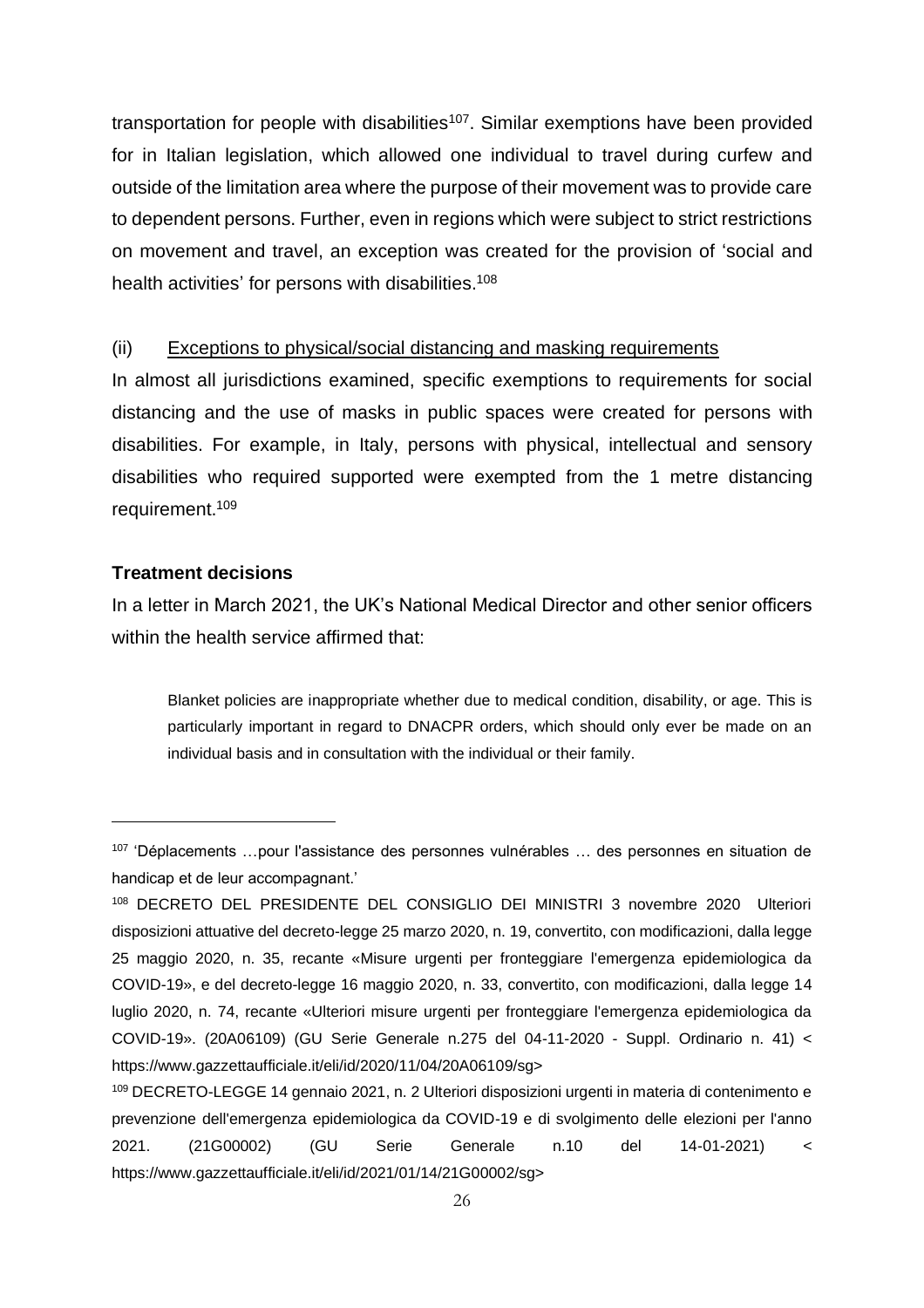The NHS is clear that people should not have a DNACPR on their record just because they have a learning disability, autism or both. This is unacceptable. The terms "learning disability" and "Down's syndrome" should never be a reason for issuing a DNACPR order or be used to describe the underlying, or only, cause of death. Learning disabilities are not fatal conditions.

Every person has individual needs and preferences which must be taken account of and they should always get good standards and quality of care.<sup>110</sup>

Such messaging is vital in reaffirming the non-discriminatory basis upon which treatment decisions should be made. Nevertheless, Baksh *et al* found that massive inequalities still existed in terms of outcomes for patients with intellectual disabilities. Those admitted to hospital with Covid-19 in the UK were 37% less likely to receive non-invasive respiratory support, 40% less likely to receive intubation, and 50% less likely to be admitted to the ICU. This group also had a 56% increased risk of dying from Covid-19 after they were hospitalised and died 1.44 times faster than controls.<sup>111</sup> This speaks to a more profound problem within healthcare provision and ethical decision-making which violates the rights to life and health of persons with disabilities.

#### **Vaccination**

All of the project countries included people with disabilities (and in some cases their family members and carers) in priority groups for vaccination. For example, France included people living in institutional settings in the highest priority group and Germany, France and Ireland all expressly included people with Down syndrome in priority groups (although in the case of Germany, this prioritisation came about as a result of strong advocacy efforts by DPOs).<sup>112</sup> The rollout of the vaccination

<sup>110</sup> Stephen Powis and others, 'Re: Do Not Attempt Cardiopulmonary Resuscitation (DNACPR) and People with a Learning Disability and or Autism' (4 March 2021) <https://www.england.nhs.uk/coronavirus/wp-content/uploads/sites/52/2020/04/C1146-dnacpr-andpeople-with-a-learning-disability-and-or-autism.pdf> accessed 9 December 2021.

<sup>111</sup> R Asaad Baksh and others, 'Understanding Inequalities in COVID-19 Outcomes Following Hospital Admission for People with Intellectual Disability Compared to the General Population: A Matched Cohort Study in the UK' (2021) 11 BMJ Open e052482.

<sup>112</sup> European Union and Agency for Fundamental Rights, *Coronavirus Pandemic in the EU: Fundamental Rights Implications : Vaccine Rollout and Equality of Access in the EU. Bulletin #7, 1 March - 30 April 2021. Bulletin #7, 1 March - 30 April 2021.* (2021) 18–19.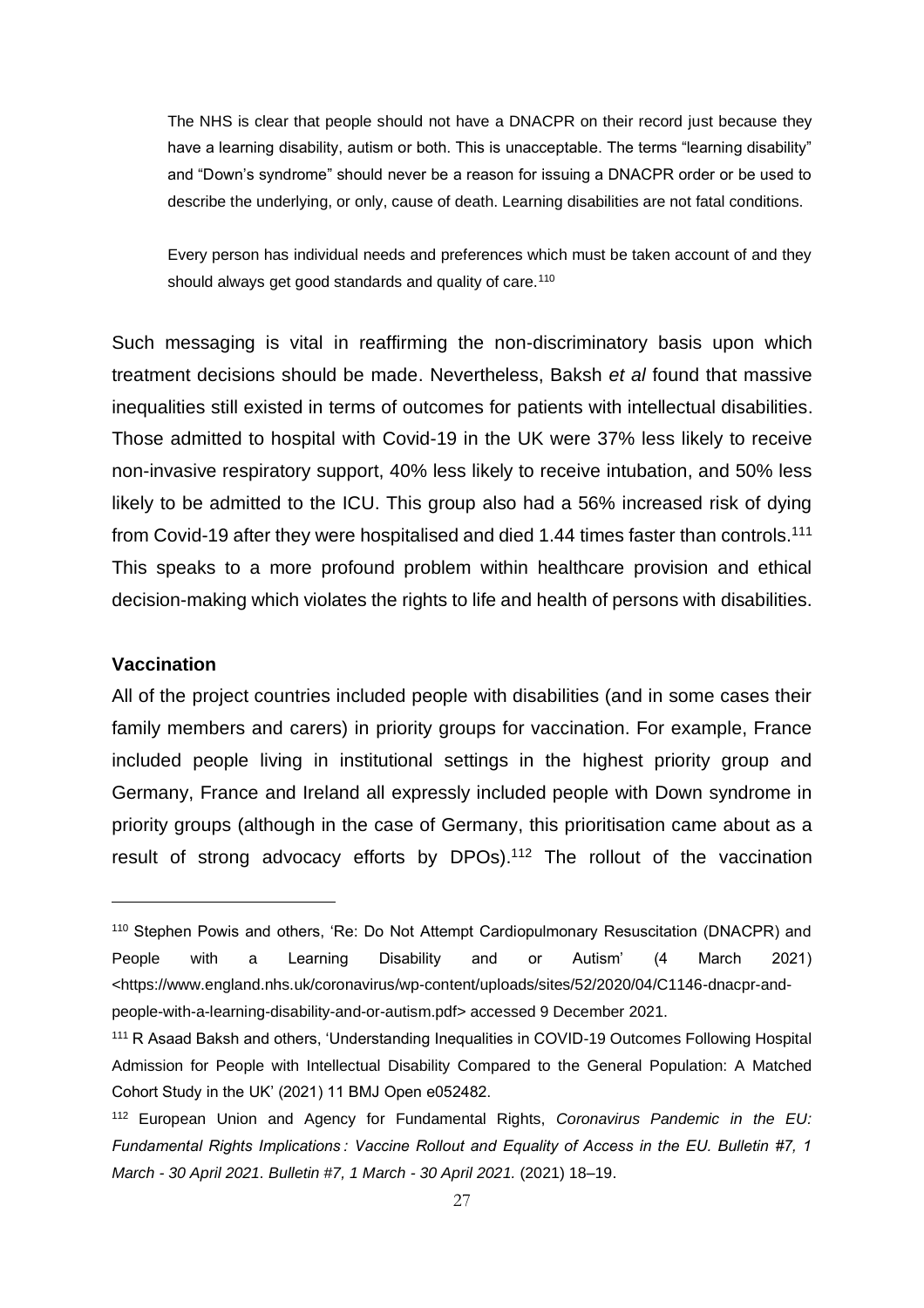programme in Italy did not include the prioritisation of persons with disabilities generally, although staff and residents in residential facilities were included as priority first phase groups. The second phase included persons with 'neurological conditions and disabilities (physical, sensory, intellectual, psychological)' as well as persons with Down syndrome.<sup>113</sup>

While still problematic in its position on the administration of vaccines to persons found to lack decision-making capacity, the guidance issued by the health service in Ireland for disability services emphasises the need to ensure that informed consent is obtained before a vaccine is administered to a person with a disability, as well as the need to: establish the individual's will and preferences, the inclusion of the person's circle of support, and the provision of accessible information. It is also clear that vaccination is not mandatory and that it is not permissible to vaccinate an individual against their wishes without legal authority.<sup>114</sup>

FRA has highlighted how the Swedish Association of Local Authorities and Regions worked closely with local disability services in an effort to ensure that the information on vaccination was accessible.<sup>115</sup> In France, people with disabilities who were unable to travel alone to a vaccination centre could access transport by taxi or ambulance (if required by their state of health) and have the cost covered in advance by health insurance.<sup>116</sup>

#### **Testing**

FRA has also highlighted good practice in a number of jurisdictions regarding the testing of both residents and staff in institutions, with the Irish National Public Health

<sup>113</sup> Ministero della Salute, *Adozione Piano strategico nazionale dei vaccini per la prevenzione delle infezioni da SARS-CoV2* (2 January 2021). < [https://www.trovanorme.salute.gov.it/norme/renderNormsanPdf?anno=2021&codLeg=78657&parte=1](https://www.trovanorme.salute.gov.it/norme/renderNormsanPdf?anno=2021&codLeg=78657&parte=1%20&serie=null) [%20&serie=null>](https://www.trovanorme.salute.gov.it/norme/renderNormsanPdf?anno=2021&codLeg=78657&parte=1%20&serie=null)

<sup>114</sup> Marie Kehoe, 'Guidance and Practical Resource Pack in Preparation for COVID-19 Vaccination Programme in Disability Services' 69.

<sup>115</sup> European Union and Agency for Fundamental Rights, *Coronavirus Pandemic in the EU* (n 112) 25. <sup>116</sup> 'Prise en charge des frais de transport jusqu'au 31 décembre pour les personnes à mobilité réduite' <https://www.service-public.fr/particuliers/actualites/A14687> accessed 3 December 2021.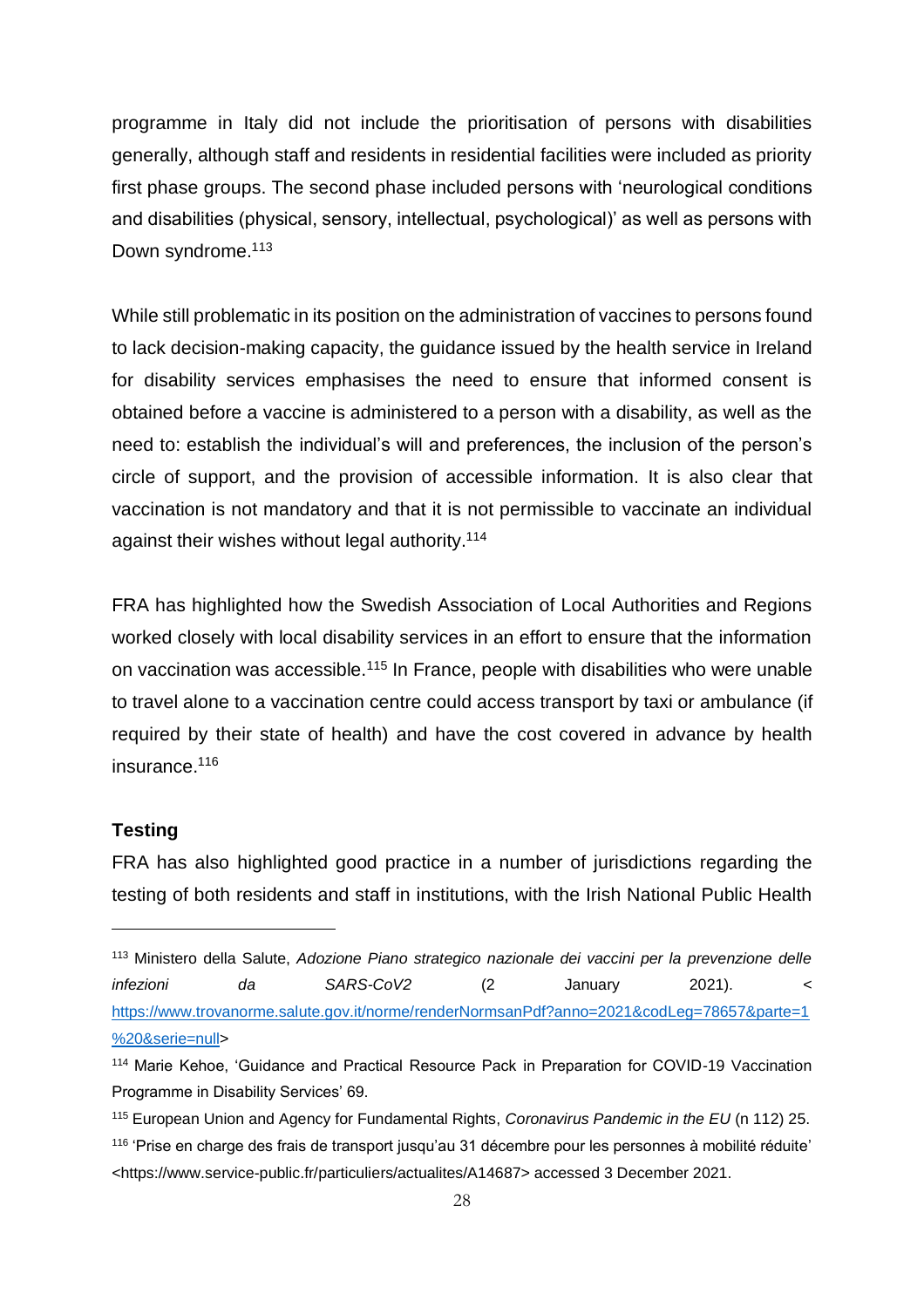Emergency Team providing tests for all residents and staff of long-term residential care. By the end of April, around 80% of residents had been tested.<sup>117</sup> However, the Mental Health Commission has highlighted that this was not a flawless process, and that '[t]he extent of planning, testing and the communication of test results varied significantly across geographic areas' and that there were significant delays in the provision of test results.<sup>118</sup>

#### **Financial support**

In Italy, as part of the pandemic recover plan, the government has committed  $€150$ million to support and strengthen assistance and independent living projects for people with disabilities.<sup>119</sup> In France, the government provided a 'bonus' of €100 to the financial aid paid to adults with disabilities ('l'allocation aux adultes handicapés') where they met the criteria of having at least one child and were also in receipt of the housing allowance ('aide personnalisée au 29odgement').<sup>120</sup>

#### **Addressing the digital divide**

Shakespeare *et al* highlight the actions of two organisations, Glasgow Disability Alliance and The Family Fund, in ensuring digital accessibility for their communities. They made the decision to divert funds that otherwise would have been used for social events and holidays towards the provision of technology and internet access.<sup>121</sup> While

<sup>117</sup> European Union and Agency for Fundamental Rights, *Coronavirus Pandemic in the EU: Fundamental Rights Implications : With a Focus on Contact-Tracing Apps. Bulletin #2, 21 March - 30 April 2020. Bulletin #2, 21 March - 30 April 2020.* (2020) 4.

<sup>118</sup> Mental Health Commission, 'COVID-19 PAPER 1: Supervising, Monitoring and Supporting Irish Residential Mental Health Services during COVID-19' (2021) 7 <https://www.mhcirl.ie/sites/default/files/2021-01/Mental-Health-Commission-Covid-19-paper-1%20%281%29.pdf> accessed 16 December 2021.

<sup>119</sup> DECRETO-LEGGE 6 maggio 2021, n. 59 Misure urgenti relative al Fondo complementare al Piano nazionale di ripresa e resilienza e altre misure urgenti per gli investimenti. (21G00070) (GU Serie Generale n.108 del 07-05-2021) < https://www.gazzettaufficiale.it/eli/id/2021/05/07/21G00070/sg>

<sup>120</sup> Handicap.fr, 'Prime de 100 € et plus Pour Certains Titulaires de l'AAH' (*Handicap.fr*) <https://informations.handicap.fr/a-prime-solidaire-aah-covid-12818.php> accessed 28 November 2021.

<sup>&</sup>lt;sup>121</sup> Shakespeare and others (n 30) 9.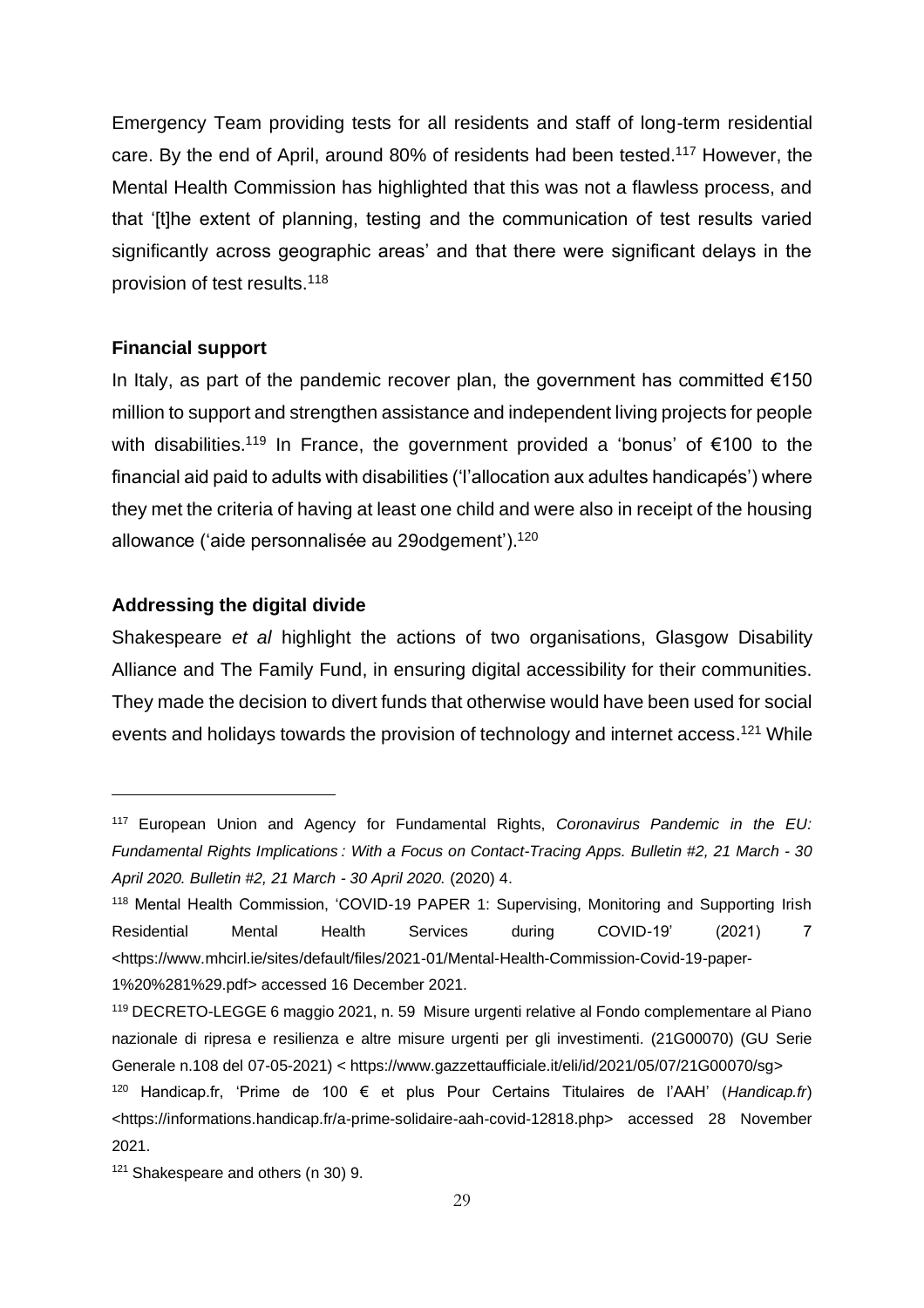an example of good practice in terms of its impact, such actions should not fall to third sector organisations and should instead be driven centrally by government policy in light of States' obligations under the CRPD.

#### **Virtual treatment for mental health difficulties**

In Ireland, the Mental Health Commission noted that in response to the pandemic, 'home based or virtual treatment programmes' were introduced, allowing individuals who could not or did not wish to attend a service to receive treatment 'acute' mental health issues, with full multi-disciplinary team involvement.<sup>122</sup>

# **6. Proposals for best practice in light of the requirements of the CRPD**

#### **Active participation of persons with disabilities in legal and policy responses**

The design and implementation of best practice to maintain States obligations under the CRPD during public health crises such as the Covid-19 pandemic must be based on the principles of equality and non-discrimination. However, as has been illustrated in the above examples, the failure on the part of States to embed the requirements of the CRPD within its public structures and practices has meant that persons with disabilities and their needs were not sufficiently considered in legal and policy responses to the pandemic to date. This has been echoed in the findings of the COVID-19 Disability Rights Monitor (DRM), which has noted that one of most common issues which has impacted on people with disabilities during the pandemic has been the failure, both nationally and globally, to include persons with disabilities in the collective response. They conclude that policymakers 'appear to have reverted to treating persons with disabilities as objects of care or control, undermining many of the gains of recent years to enhance citizenship, rights, and inclusion'.<sup>123</sup>

<sup>122</sup> Mental Health Commission, 'COVID Paper II: Examining the Impacts and Response in Residential Mental Health Services' (2021) 16.

<sup>123</sup> COVID-19 Disability Rights Monitor (DRM) Coordinating Group (n 38) 7.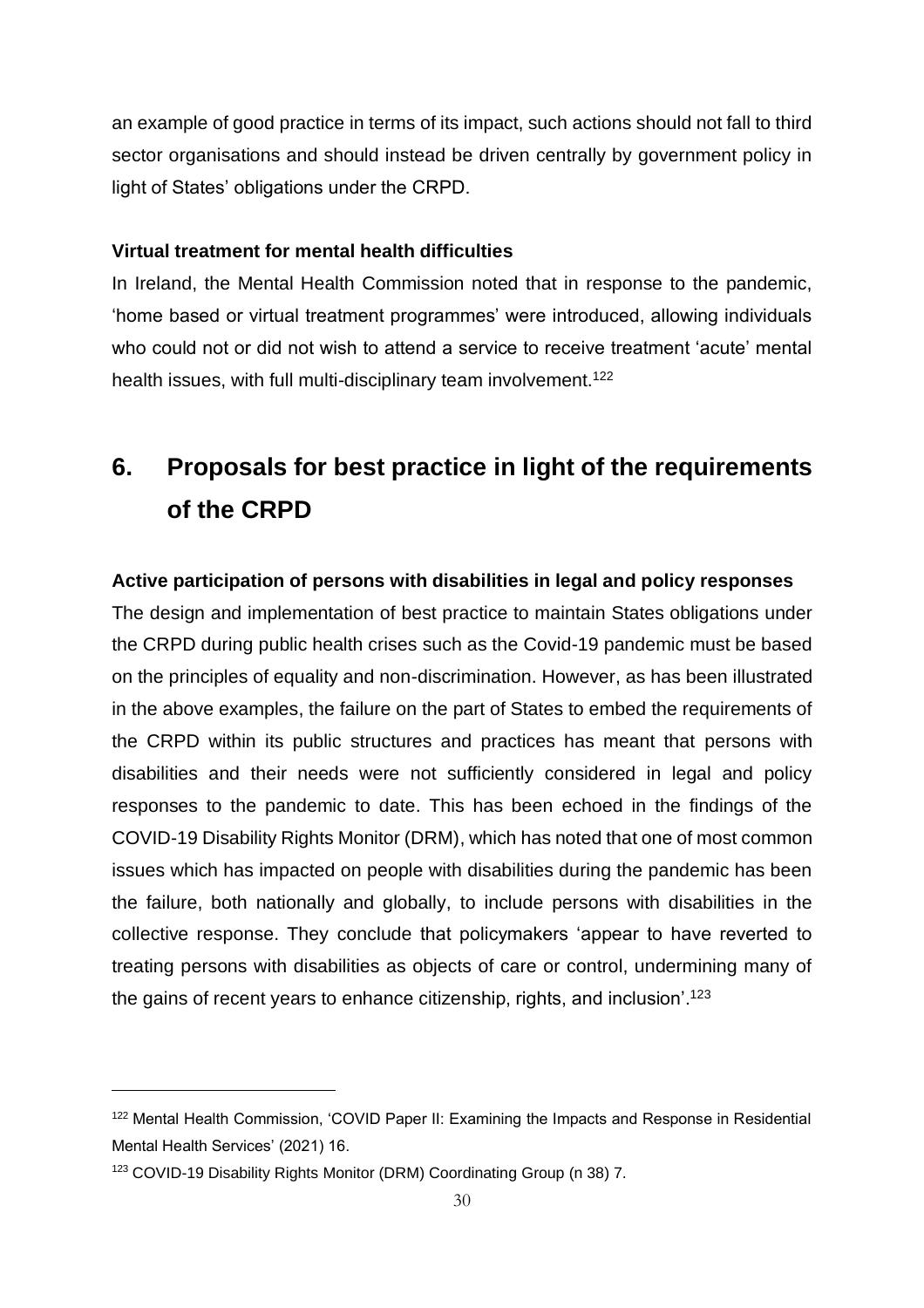The *Sendai framework for disaster risk reduction* echoes the requirements of Article 4(3) of the CRPD in stating that disaster risk reduction 'requires an all-of-society engagement and partnership' as well as 'inclusive, accessible and non discriminatory participation, paying special attention to people disproportionately affected by disasters'.<sup>124</sup> The framework emphasises that a disability perspective should be integrated into all policies and practices.<sup>125</sup> It recognises that:

Persons with disabilities and their organizations are critical in the assessment of disaster risk and in designing and implementing plans tailored to specific requirements, taking into consideration, inter alia, the principles of universal design …<sup>126</sup>

This duty to ensure inclusion of persons with disabilities in all areas of planning is echoed in both the World Humanitarian Summit's *Charter on inclusion of persons with disabilities in humanitarian action<sup>127</sup>*, as well as the Inter-Agency Standing Committee's *Guidelines for the inclusion of persons with disabilities in humanitarian actions<sup>128</sup>* .

Compliance with the CRPD therefore requires States to ensure the full inclusion and active participation of persons with disabilities through their representative organisations in planning, implementation and monitoring of the response across all aspects of life and society, including ensuring that these organisations have sufficient funding to undertake such activity and maintain their involvement over the long term.

<sup>124</sup> United Nations, 'Sendai Framework for Disaster Risk Reduction 2015 - 2030' (2015) para 19(d). 125 ibid.

 $126$  ibid 36(a)(iii).

<sup>127</sup> World Humanitarian Summit, 'Charter on Inclusion of Persons with Disabilities in Humanitarian Action' <http://humanitariandisabilitycharter.org/wp-content/themes/humanitarian-disabilitycharter.org/pdf/charter-on-inclusion-of-persons-with-disabilities-in-humanitarian-action.pdf> accessed 13 November 2021.

<sup>&</sup>lt;sup>128</sup> IASC Inter-Agency Standing Committee, 'Guidelines on the Inclusion of Persons with Disabilities in Humanitarian Action' (2019) <https://interagencystandingcommittee.org/system/files/2020-11/IASC%20Guidelines%20on%20the%20Inclusion%20of%20Persons%20with%20Disabilities%20in %20Humanitarian%20Action%2C%202019\_0.pdf> accessed 13 November 2021.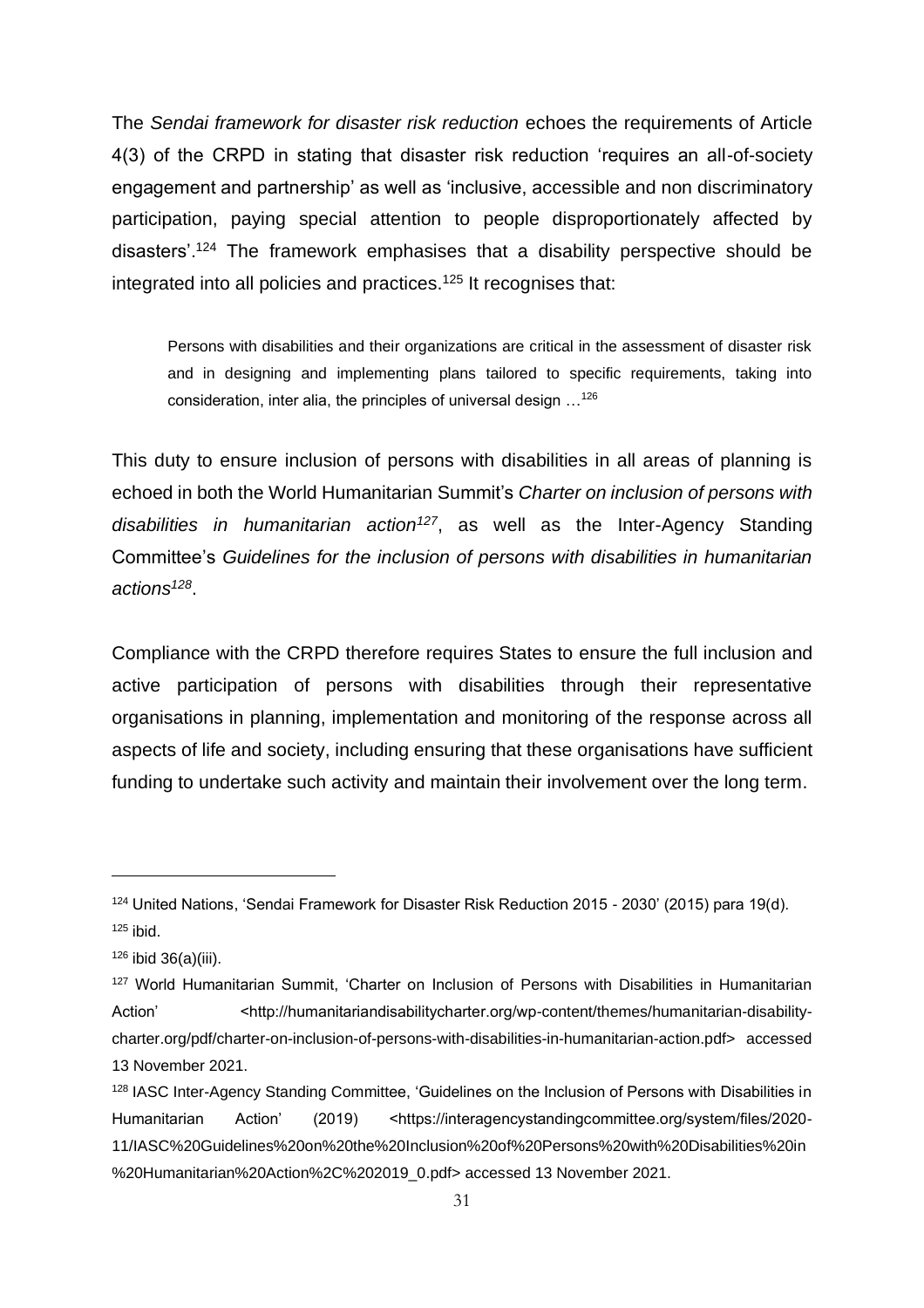#### **Information provision**

The provision of public health information in inclusive and accessible formats has been a failure of a number of States throughout the pandemic. Adequate and appropriate information provision is a vital element in the vindication of the rights to legal capacity and health under the CRPD. Information on pandemic related restrictions (and exemptions), self-isolation, testing, and vaccination should be provided in multiple formats, including Braille, Easy Read/plain language, captioning, and sign language. This information should be made available via various media, including television, radio, print media and internet. The information should also be compatible with assistive technologies such as screen readers.

#### **Healthcare**

#### *Triage*

All treatment decisions should be made on non-discriminatory grounds and should not be based on either the existence of a disability or the age of the person. A crucial safeguard in this regard would be the inclusion of DPOs or individuals with disabilities in the drafting and adoption of clinical or professional guidance on triage decisions, as well as membership of clinical ethics committees. Independent oversight of the operation of triage decision-making is particularly important where healthcare services are operating under resource constraints.

#### *Vaccination*

Consistent with the right to the highest attainable standard of health under Article 25 of the CRPD, and in light of both their inherent and situational vulnerabilities, persons with disabilities and their supporters should be included in priority groups for vaccination. Particular emphasis should be placed on vaccine provision to people with disabilities in institutional settings, given the increased risk of transmission in such settings. Where required and requested, transport to and from vaccination sites should be provided to persons with disabilities and should not result in the person incurring any costs.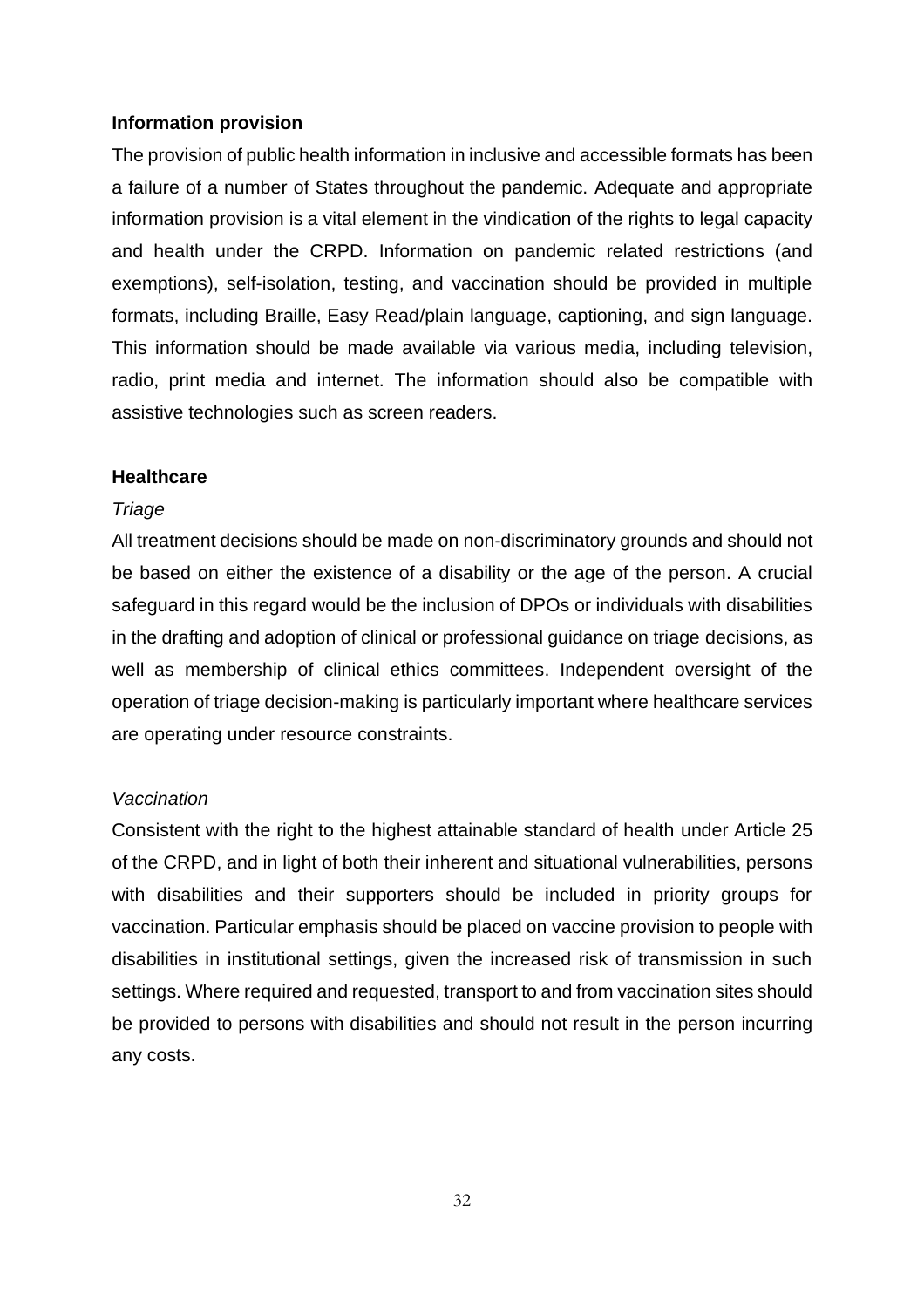#### *General healthcare*

Access to general healthcare services, including mental healthcare, should be adapted so as to ensure continued provision to the greatest extent possible. This may include remote/telehealth services, or via apps or messaging services. However, such adaptations should not completely replace the option of in-person support unless that option is completely unviable, given the digital divide which exists for a disproportionate number of people with disabilities. There should be no barriers to the use of support by the person in accessing and engaging with such services - this should fall within authorised exemptions to public health restrictions.

In accordance with Article 25(d) of the CRPD, all healthcare should be provided to persons with disabilities on the basis of free and informed consent, recognising the legal capacity of all persons with disabilities. Ensuring that this occurs requires the ongoing training of health professionals in rights-based care. As has been stated above, the provision of accessible information, where applicable, should be an integrated part of the process of obtaining either informed consent or informed refusal.

#### **Deinstitutionalisation**

In light of the increased risk to persons with disabilities who either reside or are detained in institutions (including care homes, psychiatric facilities, nursing homes and prisons), independent monitoring and inspection of institutions should be maintained, with a particular focus on how public health guidance is being implemented. Priority should be given to testing and offering vaccination to both persons with disabilities and staff in those settings. The need to recover from Covid-19 should not be used as a basis for keeping an individual in an institution where that convalescence could take place in the community. Equally States should not impose regressive changes to mental health laws which further infringe the rights of persons with psychosocial disabilities.

Focus should be placed on compliance with Article 19 and the realisation of the right of persons with disabilities to live independently and be included in the community. As such, processes of deinstitutionalisation should be accelerated, alongside prohibitions on further admissions to institutional settings. This rapid deinstitutionalisation will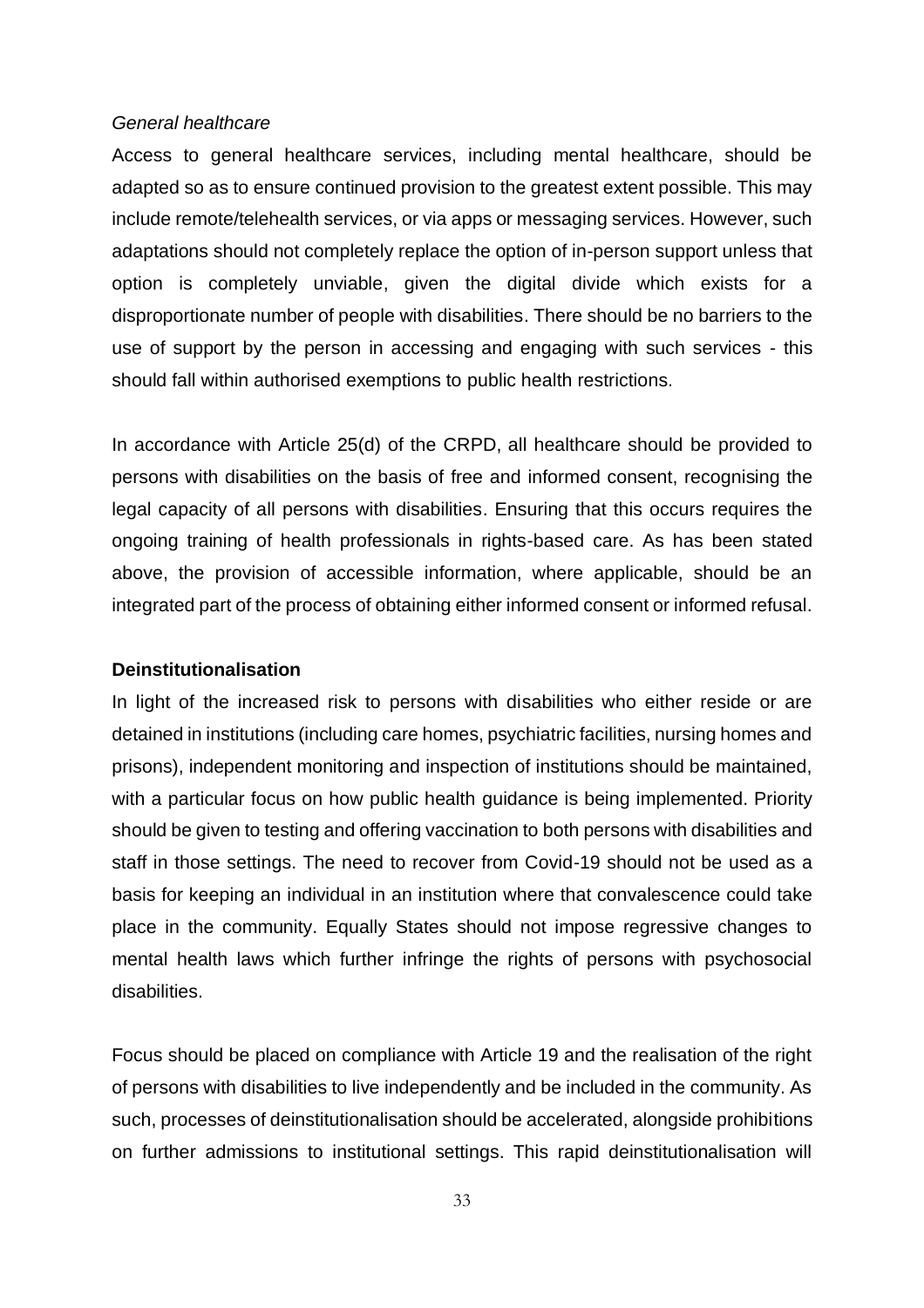require the provision of appropriate and individualised community supports for those persons who have been in institutional settings, including around housing, employment, healthcare and education. Placement in other institutional settings such as homeless shelters or segregated refugee accommodation is not appropriate.

#### **Disability-specific services**

Given the detrimental effects on persons with disabilities of the discontinuation of supports such as personal assistance, as well day and respite services, States should ensure the continuation of these services to the maximum extent possible, and their transition to the home environment where appropriate. Where such services need to be paused, their recommencement should be prioritised.

In situations where a person with a disability uses forms of personal assistance, personal protective equipment, as well as training in its use, should be provided to PAs by health services. The person with a disability should not have to choose between providing PPE themselves or risking infection and/or loss of their service, regardless of whether the PA is provided via the public service or is privately employed by the person with a disability. The PPE should be appropriate to the needs of the individual with the disability, i.e. translucent facemasks in the case of members of the Deaf community or those with hearing impairments.

#### **Access to education**

The experience of children with disabilities in accessing education has highlighted the need to ensure that transitions to home-based learning take into account their various support and accessibility needs, as well as recognising that remote learning will not be appropriate for all children with disabilities. As such, where a child with a disability wishes to continue attending school during periods of school closures, they should be recognised as qualifying for continued attendance. State authorities should also ensure that the provision of personal assistance for education is not linked to the school the child attends and is instead attached to the child themselves, allowing flexibility and adaptability over time. Education authorities should also ensure the provision of accessible learning materials.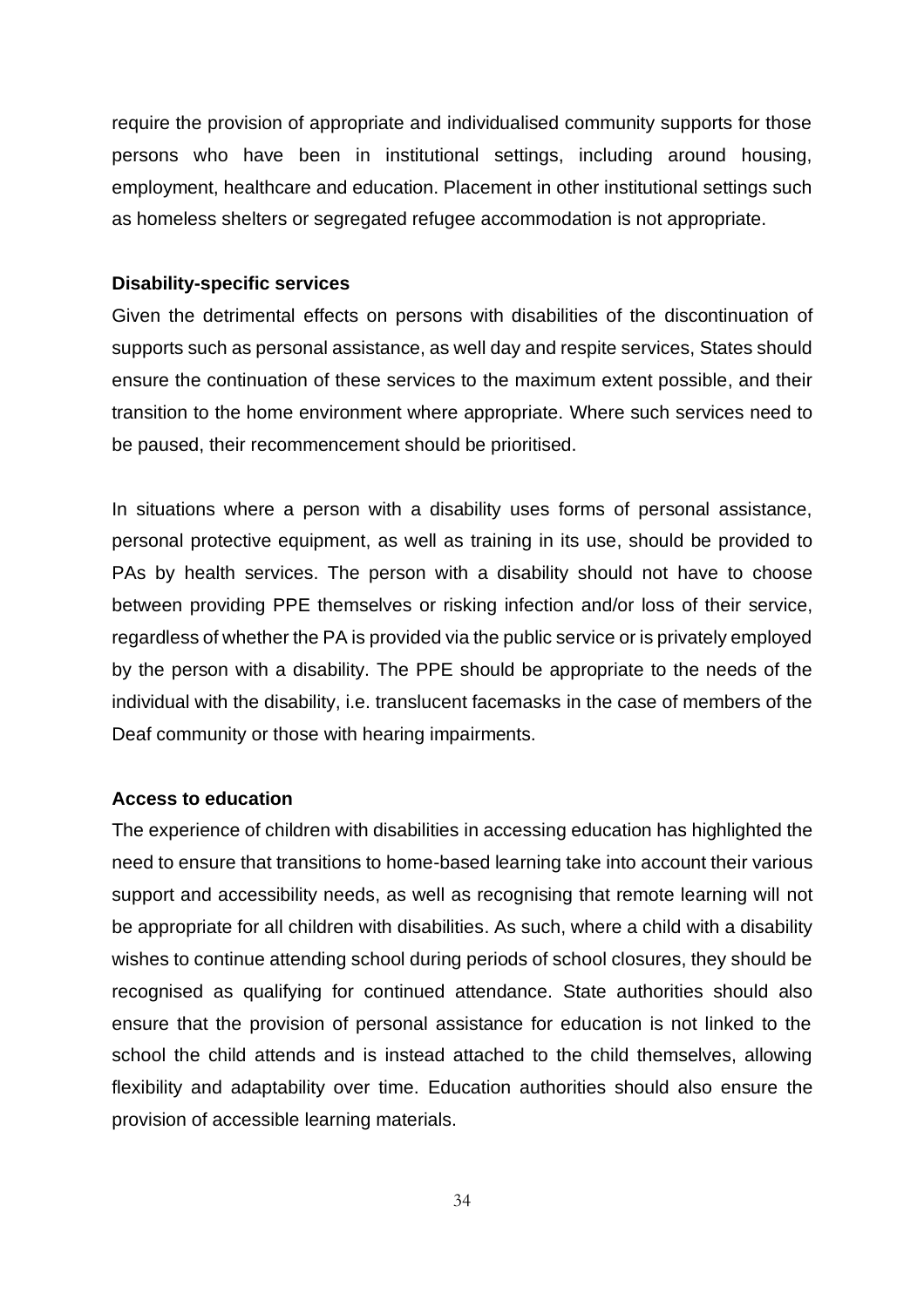The pandemic has revealed the adverse consequences of segregated schools for children with disabilities, particularly where all other forms of support and healthcare are attached to that setting. They also replicate many of the risk factors in terms of transmission of the virus which exist in other institutional settings. Separate educational provision for children based on the existence of a disability fundamentally contravenes Article 24 of the CRPD, which requires States parties to create inclusive education systems based on support and reasonable accommodation. Such practices are also in violation of Article 7, which requires States to 'take all necessary measures to ensure the full enjoyment by children with disabilities of all human rights and fundamental freedoms on an equal basis with other children'. A public health crisis such as the Covid-19 pandemic therefore represents an opportunity for a transition away from such practices and the building of integrated and inclusive education options for children with disabilities.

#### **Employment support**

The widespread transition to remote working, something which was campaigned for and pioneered by persons with disabilities themselves, has allowed many people with disabilities to continue working throughout the pandemic. Yet the employment gap between persons with disabilities and those without is still substantial, and risks being exacerbated by a public health emergency such as the Covid-19 pandemic, in contravention of Article 27 of the CRPD. Persons with disabilities are also more likely to work in public-facing roles which are not easily adaptable to home working. Social and financial support, including protection from redundancy and demotion, should therefore be put in place in order to ensure their quality of life is maintained while they cannot work and that they can return to employment at a time appropriate for them. Employment initiatives based on reasonable accommodation and accessibility should be put in place so as to ensure access to chosen employment for persons with disabilities.

#### **Access to food, medicine and other essentials**

Supply chains should be prioritised so as to ensure that persons with disabilities retain access to food, medicine, and other essential items, including delivery services. This is particularly relevant where the person with a disability, or their family members or